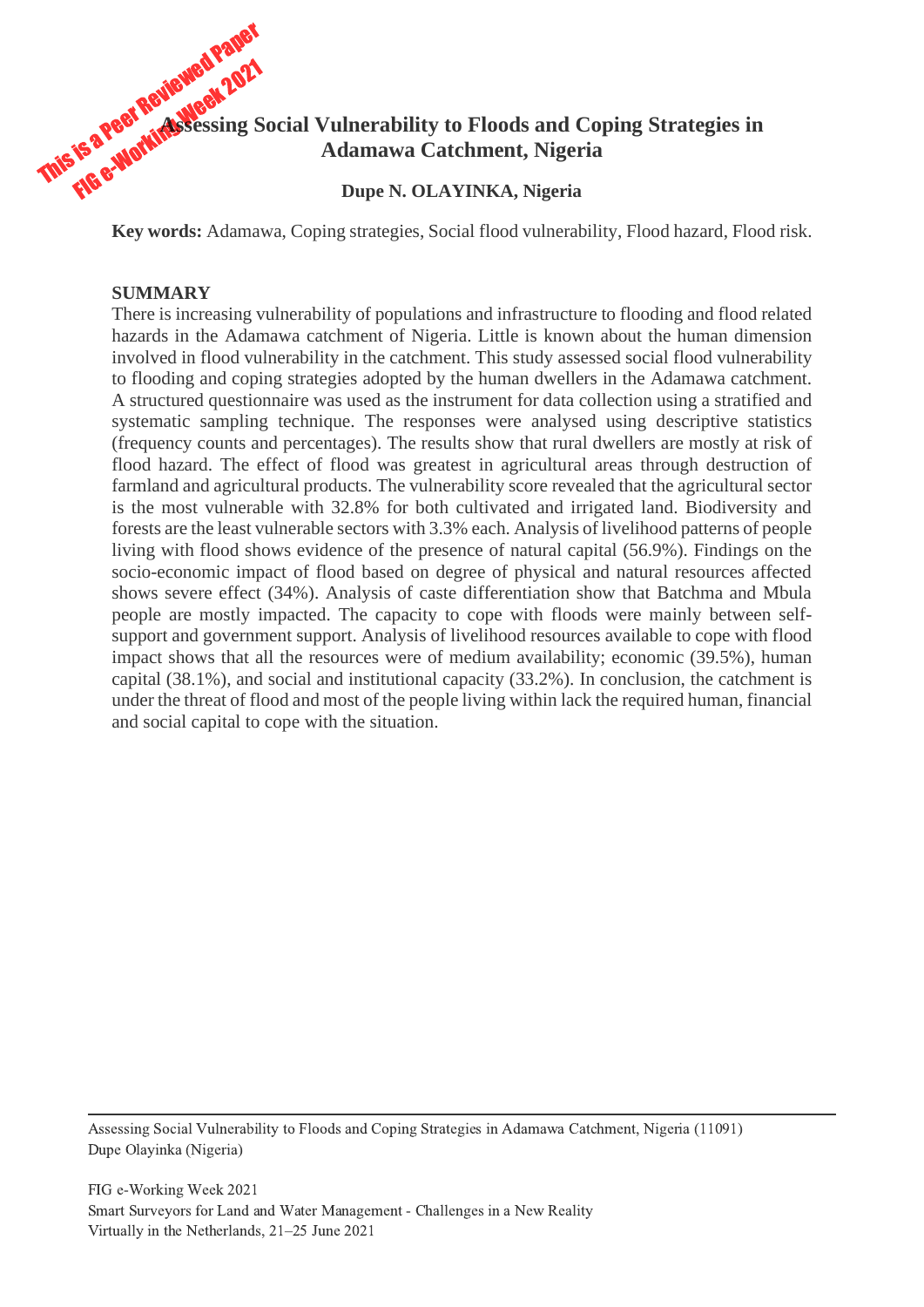# **Assessing Social Vulnerability to Floods and Coping Strategies in Adamawa Catchment, Nigeria**

### **Dupe N. OLAYINKA, Nigeria**

#### **1. INTRODUCTION**

Flooding is a well-known seasonal problem in Adamawa catchment which usually exposes the people to different risks. Majority of the population living in the area depend on agriculture as a means of livelihood. Farming activities in the catchment are mainly done in flood prone areas. This flooding destroys agricultural produce such as rice, fruit trees and vegetables thereby causing hunger and losses to subsistence farmers and commercial scale farmers. The destructive impacts of flooding along the Benue River including the loss of lives and property and displacement of people has been documented in previous works (e.g. Galtima and Bashir, 2002; NEMA, 2010; Nkeki *et al*. 2013). Nwilo *et al*. (2012) observed that floods in regions adjacent to major rivers like the River Benue displace thousands of people annually, many of them with no access to clean drinking water, leading to cholera outbreaks. The implication is that the catchment is under serious environmental challenges particularly the threat of flood. The flood problem has taken a new dimension in recent times as more communities are becoming vulnerable.

The concept of vulnerability is very important when it comes to issues of flooding and quantification of their impact on man and the environment. Vulnerability is defined by UNDP (2004) as the conditions determined by physical, social, economic and environmental factors or processes, which increase the susceptibility of a community to the impact of hazards. This definition is in line with Luers *et al.* (2003) and Adger (2006) who identified the following types of vulnerability: social, individual, urban, ecological, and economic. Vulnerability is both a biophysical risk and a social response within a specific geographic domain (Zheng *et al*., 2009). The position is in line with the conceptualisation of hazard-of-place model for vulnerability (Cutter, 1996; Cutter *et al.*, 2003). According to Cutter *et al*. (2003), risk interacts with mitigation to produce the hazard potential. The hazard is either enhanced or moderated by geographic filters (site and situation of place, proximity) as well as the social fabric of the place. The effect of these hazards is referred to as natural disaster. An extreme natural event becomes a disaster when it has a large impact on human settlements and activities (Genovese, 2006). Miiller *et al*. (2011) observed that vulnerability is non-tangible and quantitatively challenging to capture. However, UNDP (2004) and Wisner *et al*. (2004) gave an expression for risk which shows that vulnerability cannot be explained in isolation. The mathematical expression defined risk as the product of hazard and vulnerability.

The literature is replete with studies investigating flood vulnerability (e.g. Ologunorisa *et al*., 2005; Musungu *et al.,* 2012; Nwilo *et al*., 2012; Ikhuoria *et al*., 2012; Nkeki *et al.*, 2013; Ojigi *et al*., 2013; Olayinka *et al*., 2013) especially in Nigeria. However, more research needs to be directed at investigating the social perspectives of flood vulnerability in the Adamawa

Assessing Social Vulnerability to Floods and Coping Strategies in Adamawa Catchment, Nigeria (11091) Dupe Olayinka (Nigeria)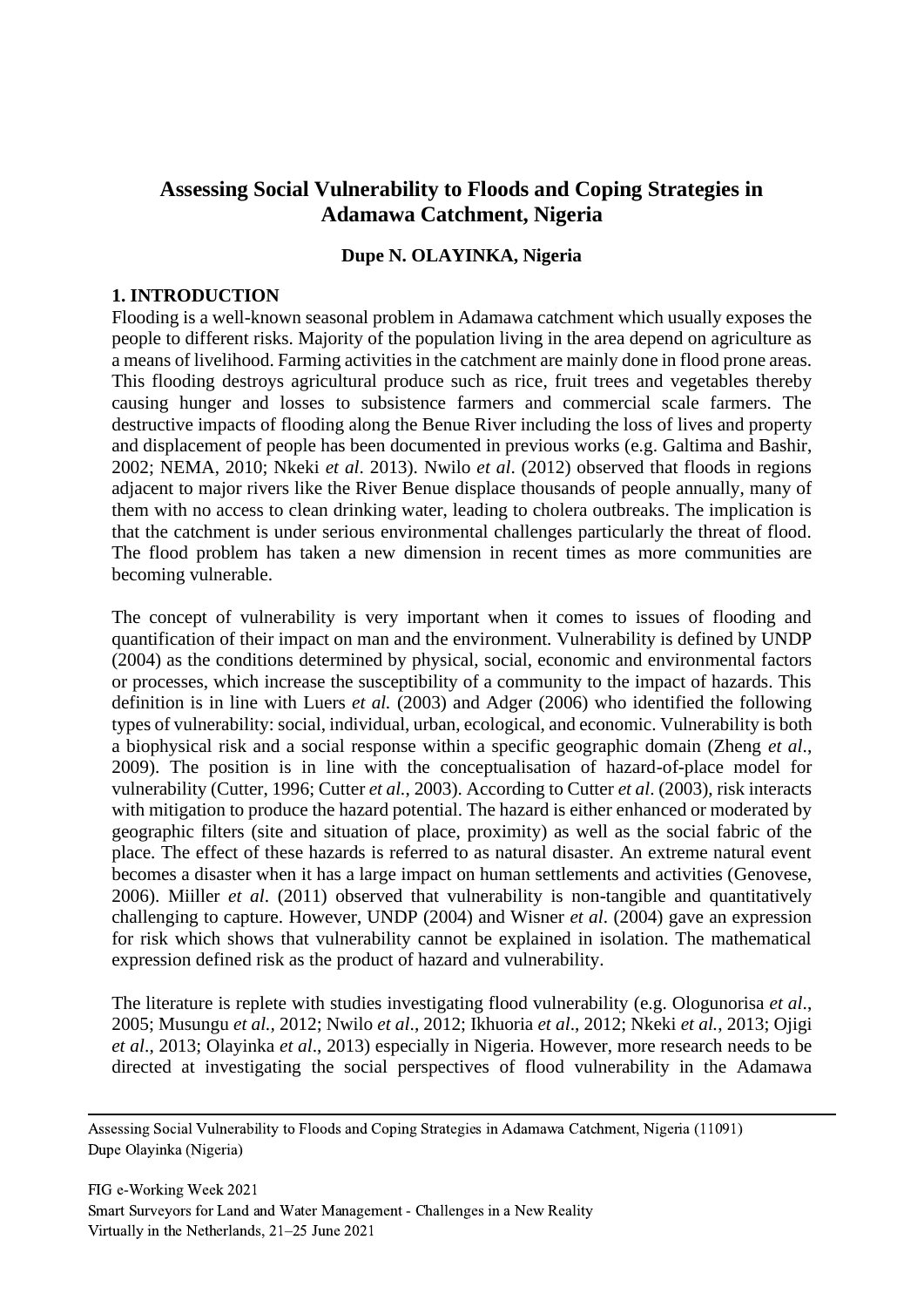catchment. In response, this study employs a Participatory Vulnerability Approach (PVA) to assess the human dimensions involved in flood vulnerability and coping strategies within the investigated area.

#### **2. MATERIALS AND METHODS**

The study area is located along River Benue in the Upper Benue drainage basin of Nigeria. The study area border is approximately defined by longitudes  $11^{\circ}$  46'E to  $14^{\circ}$  14'E and latitudes  $8^{\circ}$ 37' N to 9° 41'N as shown in Figure 1. The human dimension involved in flood vulnerability is investigated using the Participatory Vulnerability Approach (PVA) through questionnaire administration, discussion with relevant agencies and data from the emergency events records, obtained from Adamawa State Environmental Management Agency (ADSEMA). The purpose of the vulnerability assessment is to have insight into the people's perception on flood vulnerability and coping strategies in the investigated area. The steps taken in achieving the goals are discussed in the following subsections.



Assessing Social Vulnerability to Floods and Coping Strategies in Adamawa Catchment, Nigeria (11091) Dupe Olayinka (Nigeria)

FIG e-Working Week 2021 Smart Surveyors for Land and Water Management - Challenges in a New Reality Virtually in the Netherlands, 21–25 June 2021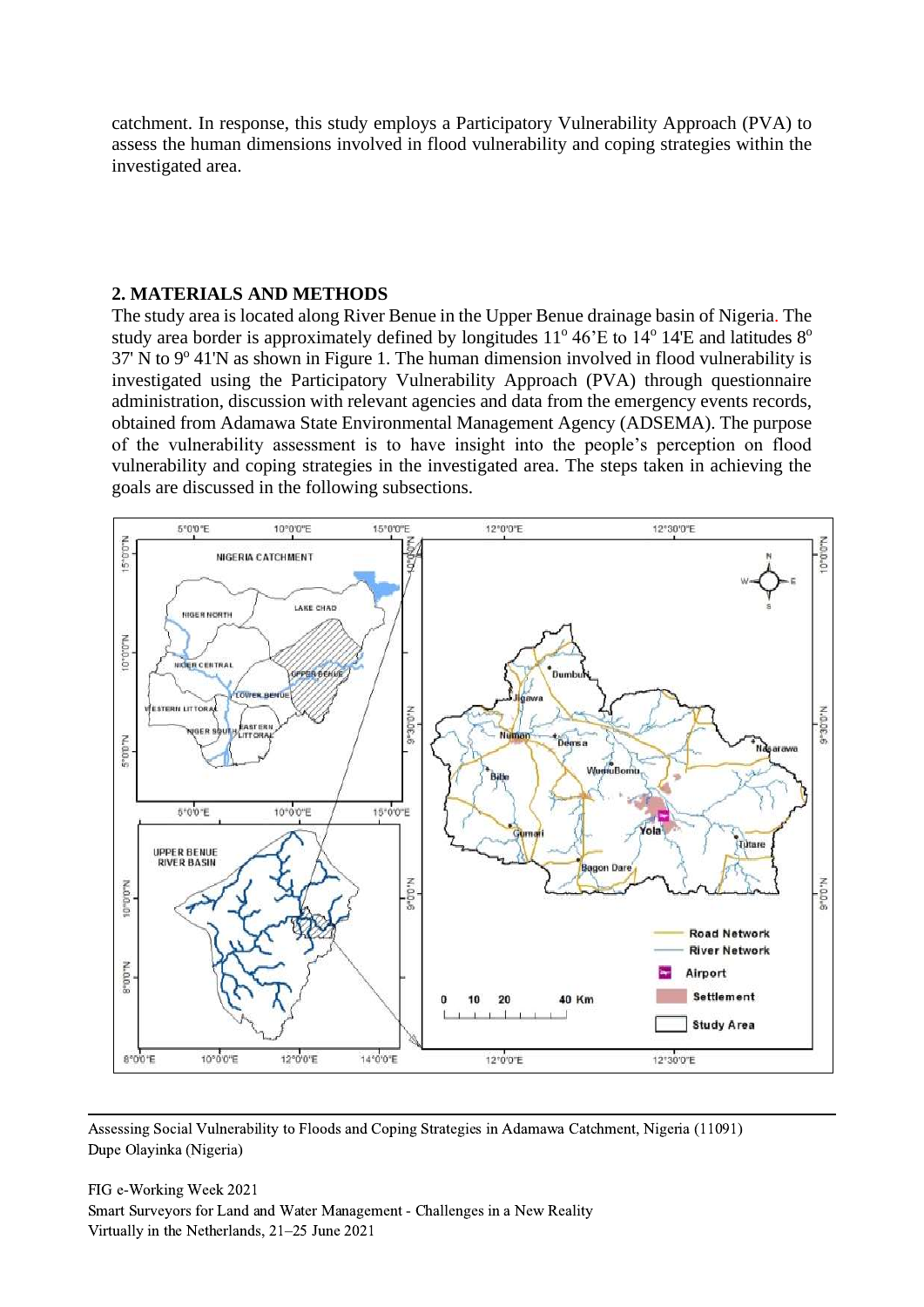### **2.1 Sampling Technique**

A stratified and systematic sampling method was used in this study for questionnaire administration. The investigated area was first stratified into seven areas and then quadrants were imposed on each of the seven locations to get five zones for good spatial spread across the study area (see Figure 2). The PVA is proposed because it is considered to be an effective tool in flood vulnerability studies. A sample copy of the designed questionnaire that was employed for the PVA is included in Appendix A1. The questionnaires were distributed based on the number of households in each of the 7 areas based on the 2006 national population census (see Table 1). This approach is in line with Ader and Mellerbergh (2008) who noted that sample size should be small in order to improve quality and accuracy of research work. The number of questionnaires for each of the 7 areas was further divided into 5 for the zones. Two copies of questionnaires were used on one street (one for the first and the other on the last house of the street). The next two streets were overlooked and so on. In cases where some members of households in a street within a sample frame were absent, the second or third street was selected. The peoples' responses were used to extract the relevant information required.

| S/N   | Area          | Number of         | No. of                | Percentage |
|-------|---------------|-------------------|-----------------------|------------|
|       |               | <b>Households</b> | <b>Questionnaires</b> | (%)        |
|       | Demsa         | 37,498            | 67                    | 15.8       |
| 2     | Fufore        | 44,025            | 79                    | 18.6       |
| 3     | Gombi         | 29,062            | 52                    | 12.2       |
| 4     | Lamurde       | 19,604            | 35                    | 8.2        |
| 5     | Numan         | 24,062            | 43                    | 10.1       |
| 6     | Yola<br>North | 41,968            | 75                    | 17.7       |
|       | Yola<br>South | 41,238            | 74                    | 17.4       |
| Total |               | 237,457           | 425                   | 100        |

Table 1: Ranking according to number of households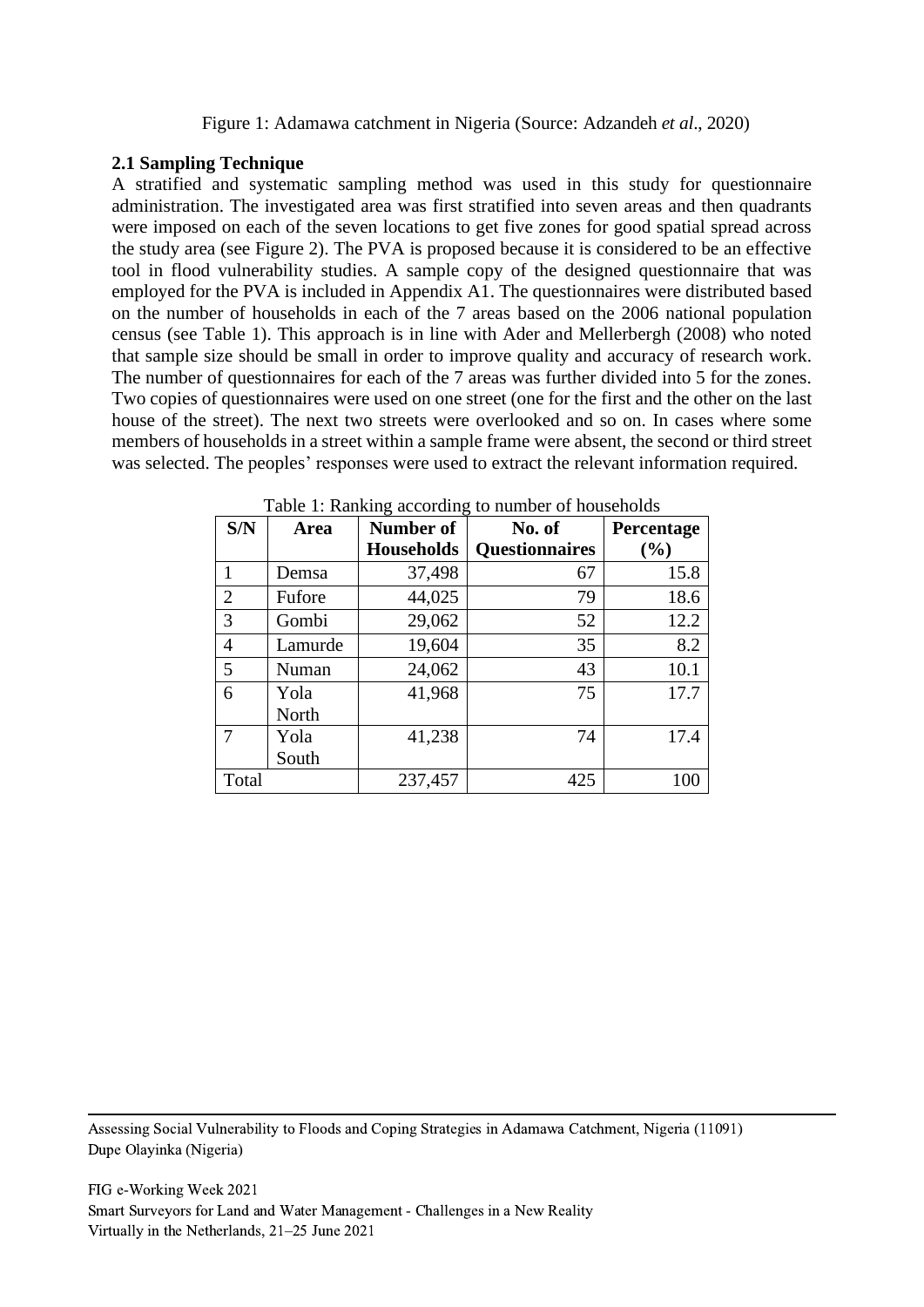

Figure 2: Sampling technique for questionnaire administration

The 2001 population data for the study area was projected to 2019 and the average household value of 6 for Adamawa was applied to arrive at the number of Households H/H for the localities. The population projection calculation was based on the formula by Gakure and Uloko (2013) in Equation 1:

 $P_n = P_0 (1 + r/100)^2$ (1)

Where  $P_n$  is the population figure for the projected year;  $P_0$  is the existing or base population figure; r is the growth rate and n is the number of years projected. The national growth rate in Nigeria is given as 3.2% (NPopC, 2006).

# **2.2 Data Collection**

A total of 425 questionnaires were administered to members of the communities. The questionnaire was designed to retrieve demographic, socio-economic and livelihood data including sectors vulnerable to flood hazard (livestock, biodiversity, cultivated land, etc.). Livelihood data was sourced from questions such as: what are the major livelihood patterns of people living with flood (focusing on social capital, human capital, financial capital, natural capital, physical capital, and political capital)? What are the major effects of flood in livelihood of flood victims? Physical capital refers to man-made structures e.g. roads, bridges, buildings, and irrigation channels, etc. Human capital refers to good health care, welfare services, skills and knowledge through education, etc. Financial capital means saleable assets including livestock, income, savings, and remittance flow, etc. Natural capital refers to goods and services such as timber, river water, ground water, biodiversity, firewood, etc. Social capital refers to relationships of all forms: gender-based, age-based, class-based, and professional, etc.

Assessing Social Vulnerability to Floods and Coping Strategies in Adamawa Catchment, Nigeria (11091) Dupe Olayinka (Nigeria)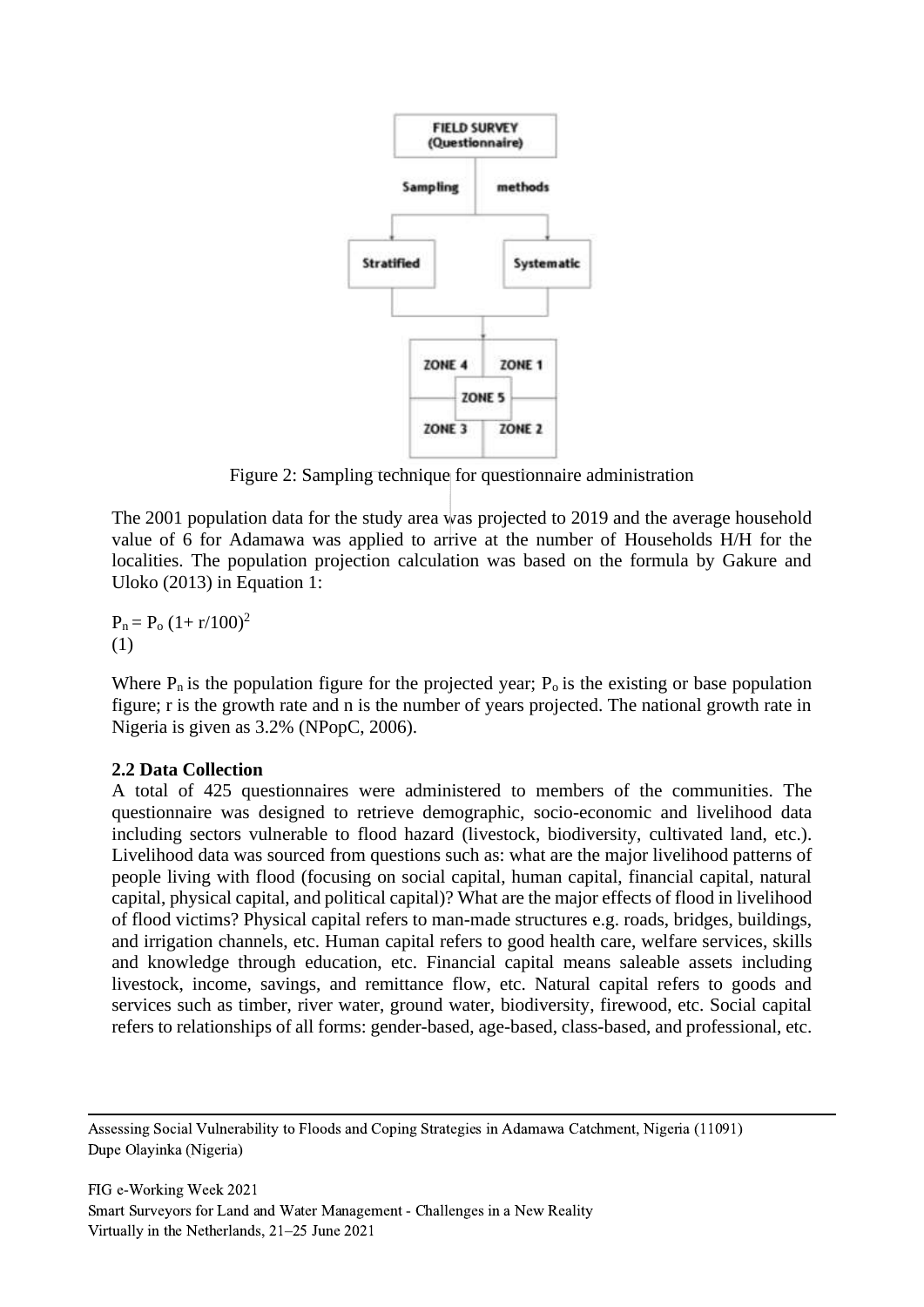Among the respondents, 63.8% were male and 36.2% female. In the aspect of education, at least 69.9% of the respondents had education up to tertiary level. This shows a good mastery of the questionnaire by the respondents given their level of education. Analysis of the length of stay of the respondents showed that 47.3% had been in the area for 11 - 29 years, 16.7% had been in the area less than 10 years, whereas 36% had spent more than 30 years in the area. Information on their length of stay is very necessary given that the study combined the use of historic data and up-to-date records. As such, their responses based on experience with the different flood events are important.

### **2.3 Data Analysis Techniques**

In analysing the data gathered from the administration of the questionnaire, descriptive statistical tools of frequency counts and percentages were used. The various categories of variables (demographic data, socioeconomic data, livelihood data and sectors vulnerable to flood hazard) were analysed. The process of analysis was undertaken in the Microsoft Excel 2013 software environment. The variables regarding sectors vulnerable to flood hazard were ranked and the final vulnerability scores  $(V<sub>S</sub>)$  were computed using Eq. 2 (LFP, 2010). The frequency, area of impact and potential damage magnitude values are defined by a scale from 1 to 5, where  $1 =$  low and  $5 =$  high.

 $V<sub>S</sub>$  = (Frequency + Area of impact) x Magnitude (2)

### **3. RESULTS AND DISCUSSION**

### **3.1 Population at Risk, Causes and Effects of Flooding and Severity Impact**

Generally, the awareness level of residents on the issue of vulnerability to flood hazard was found to be relatively high. A breakdown shows that 65.4% of the respondents were of the opinion that the vulnerability to flood is increasing whereas 34.6% are of the view that the vulnerability is decreasing (Table 2).

| <b>Response</b> | <b>Frequency</b> | Percentage $(\% )$ | <b>Cumulative Percentage</b><br>$\frac{1}{2}$ |
|-----------------|------------------|--------------------|-----------------------------------------------|
| Yes             | 278              | 65.40              | 65.40                                         |
| No              | 147              | 34.60              | 100.00                                        |
| Total           | 425              | 100.00             |                                               |

Table 2: Increasing or decreasing vulnerability

The rate of people mostly at risk to flood hazard was categorized into rural dwellers, urban dwellers, farmers, traders, and fishermen (Table 3). From the responses obtained, 51.1% believe that rural dwellers are mostly at risk of flood hazard, 24% believe that farmers are mostly at risk while 17.2% believe that fishermen are mostly at risk.

| Table 3: People mostly at risk of flood hazards |                  |  |                                                  |  |  |  |  |
|-------------------------------------------------|------------------|--|--------------------------------------------------|--|--|--|--|
| Group                                           | <b>Frequency</b> |  | Percentage $(\% )$ Cumulative Percentage $(\% )$ |  |  |  |  |

Assessing Social Vulnerability to Floods and Coping Strategies in Adamawa Catchment, Nigeria (11091) Dupe Olayinka (Nigeria)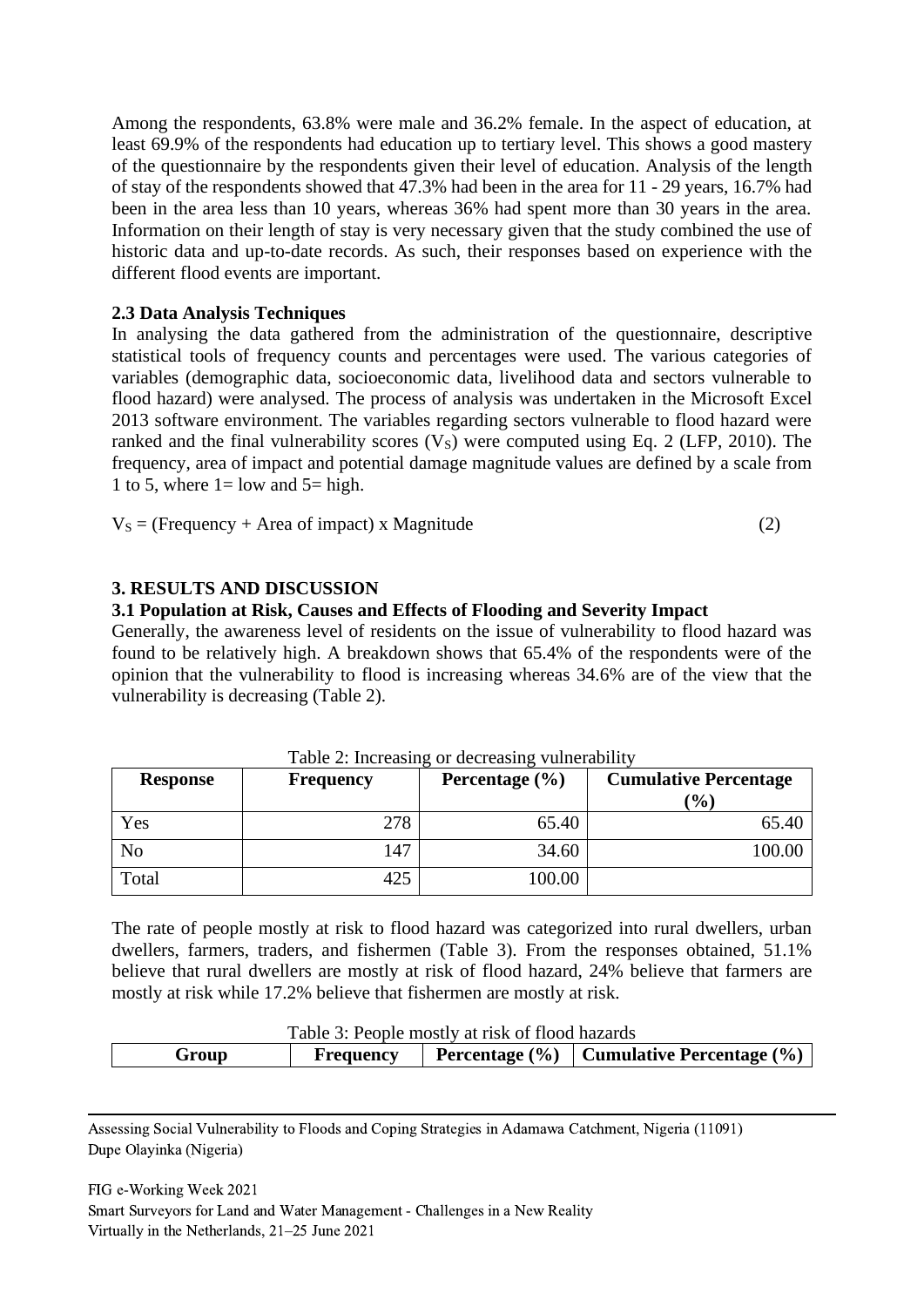| Rural dwellers | 217 | 51.10  | 51.10  |
|----------------|-----|--------|--------|
| Urban dwellers |     | 3.50   | 54.60  |
| Farmers        | 102 | 24.00  | 78.60  |
| Traders        | 18  | 4.20   | 82.80  |
| Fishermen      | 73  | 17.20  | 100.00 |
| Total          | 425 | 100.00 |        |

Four variables (heavy rains, release of water from dam, impervious surfaces, and channel blockage) were analysed to determine the causes of flooding. It was discovered that the release of water from dam contributes to 40.2% of flooding in the area while heavy rains constitute 25.6% (Table 4). Release of water from dam dominates as the major influence of flooding in the area. This is obvious because Lagdo dam is located upstream of River Benue, in Cameroon Republic. Annually, water is released from the dam which usually causes the river to overflow its banks downstream, thereby leading to flooding. In a related study conducted by Galtima and Bashir (2002) on the people's perception of the causes of flooding in Yola, Greater Numan and Fufore area of Adamawa floodplain, 58.3% of the flooding was attributed to the release of water from Lagdo dam. Mayomi *et al.* (2013) also observed in their study that floods at the valleys and downstream area of River Benue were very devastating after water was released from Lagdo dam. In another study, Kwari *et al.* (2015) discovered that communities and properties washed away in a previous flood in parts of Adamawa were situated along the floodplains with the risk of inundation during the wet seasons. In Jimeta metropolis of Adamawa, Barde (2019) attributed the occurrence of serious flood hazards to the backflow of the runoffs caused by the insufficient carrying capacity of R. Benue and Lake Gerio. The present study shows that heavy rain was also another major cause of flood hazard in the area. Naturally, the climate is changing, and this increases climate induced hazards such as flooding. The Adamawa environment has witnessed an increase in rainfall events in recent times. Other factors like channel blockage (19%) and impervious surface (15%) have little contribution. On whether flooding is a seasonal event in Adamawa, 77% agreed that it is a seasonal event while 23% responded negatively.

| 10010 11 Canoo 01 110000                  |                           |                    |  |  |  |  |  |  |
|-------------------------------------------|---------------------------|--------------------|--|--|--|--|--|--|
| <b>Causes of flood problem in Adamawa</b> | <b>No. of Respondents</b> | Percentage $(\% )$ |  |  |  |  |  |  |
| Heavy rain                                | 109                       | 25.60              |  |  |  |  |  |  |
| Release of water from dam                 | 171                       | 40.20              |  |  |  |  |  |  |
| Impervious surfaces                       | 64                        | 15.10              |  |  |  |  |  |  |
| <b>Channel blockage</b>                   |                           | 19.10              |  |  |  |  |  |  |
| Total                                     | 425                       | 100.00             |  |  |  |  |  |  |

Table 4: Causes of floods

The severity of the impact of the flooding and the risk were measured as shown in Figure 3. In terms of the severity of the potential impact (Figure 3a), 4.9% of the respondents view the

Assessing Social Vulnerability to Floods and Coping Strategies in Adamawa Catchment, Nigeria (11091) Dupe Olayinka (Nigeria)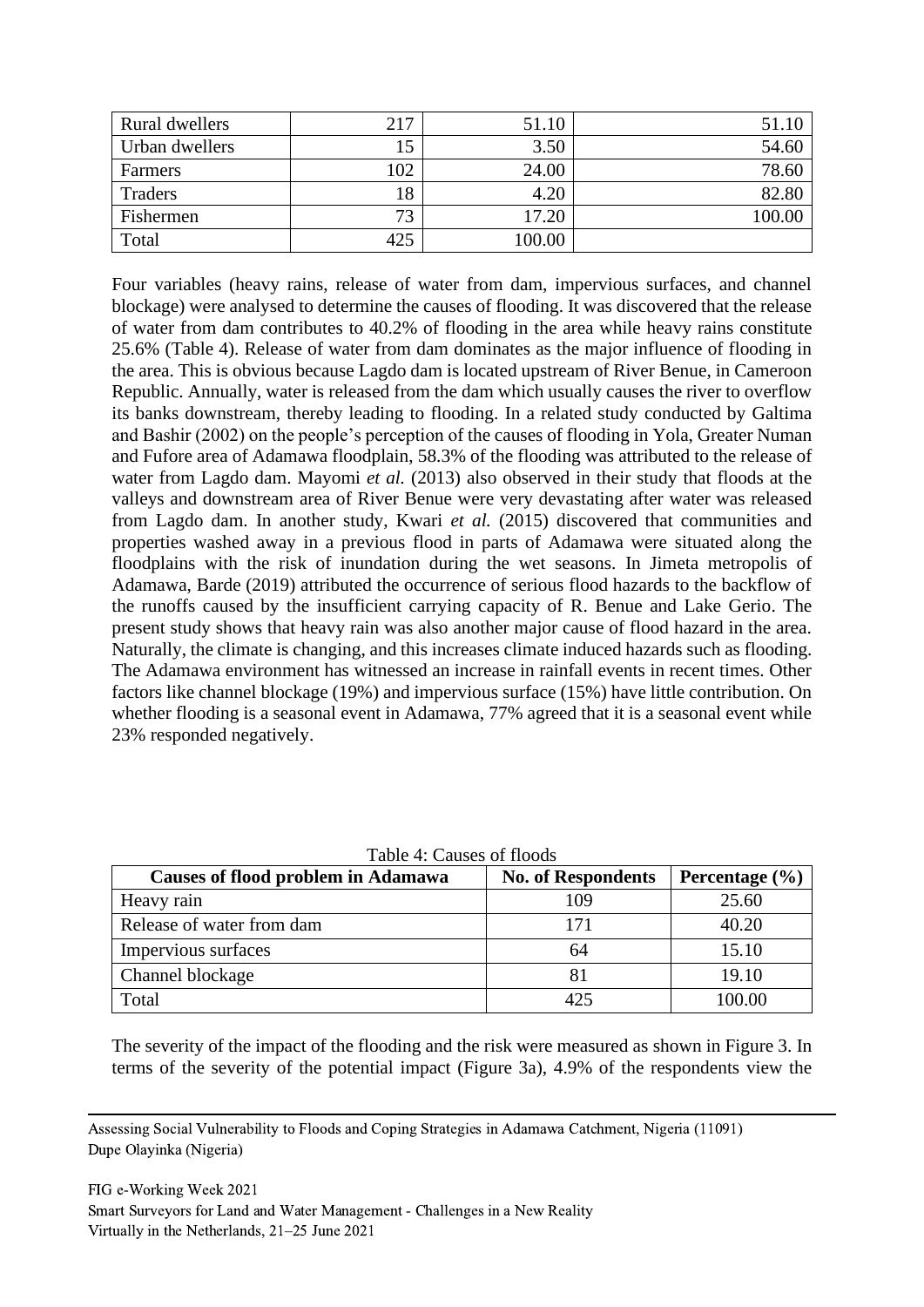potential impact of the flooding as not serious, 54.1% view it as serious while 41% view it as very serious. On the risks associated with flooding (Figure 3b), 34.6% believe the risk is very high, 40.5% believe the risk is high while 22.1% believe the risk is moderate. Generally, the potential impacts and risks associated with flooding in the area are beyond moderate levels.



Figure 3: (a) Severity of potential impact, and (b) risk associated with river floods in the basin

Figure 4 shows the responses on the effects of flood hazard on livelihoods of victims. The effect was greatest in agriculture through destruction of farmland and agricultural products on which majority of the people in the area depend on (Figure 4). The percentage distribution of their responses on the effects of flood hazard are as follows: farmland and farm products (21%), property damage (20.5%), disease (19.3%), and infrastructural damage (11.3%). In a related study, Musa and Shabu (2019) concluded that the most flood-affected land cover in their study along R. Benue in Adamawa was farmland.



Figure 4: Effects of flood in livelihood of flood victims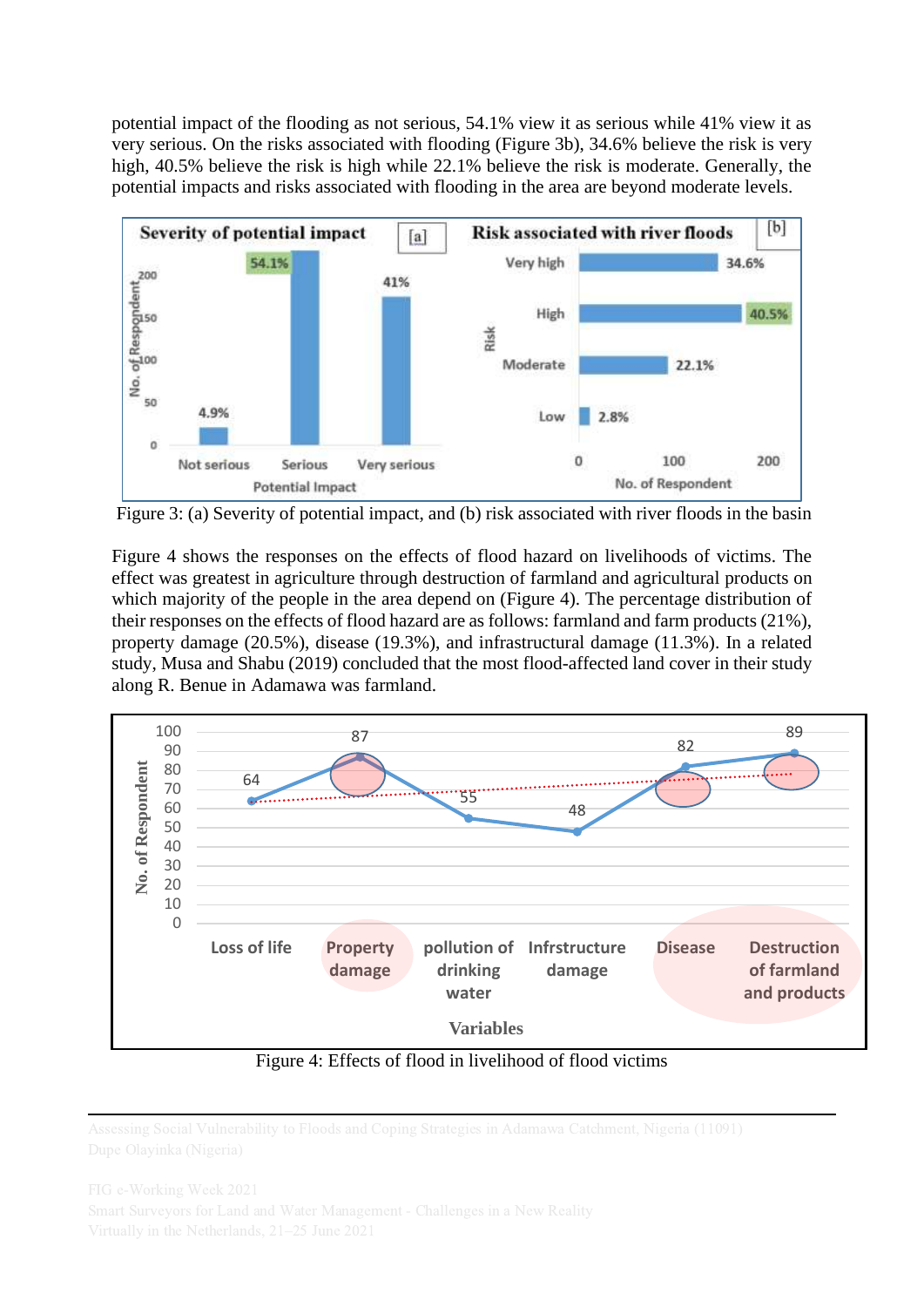Also, the actual impact of the 2013 and 2015 floods were analysed in this study following a comprehensive report from the Adamawa State Emergency Management Agency (ADSEMA). The analysis shows that, in 2013, a total of 4,919 people and 972 houses were affected, and 2,876 farmlands were destroyed. In 2015, it was observed that, a total population of 206,747 were affected with Demsa, Lamurde, Numan, and Fufore Local Government Areas (LGAs) accounting for 22%, 20%, 14% and 13% respectively. At least 173 communities were seriously affected and a total of 43,647 persons were displaced from the communities. The implication is that the study location is under serious environmental challenge particularly the threat of flood. This is evident in the destruction of houses and large number of displaced persons recorded. Also, the floods had a negative impact on agriculture as farmland and crops suffered a lot of water stress created by the flood conditions.

# **3.2 Livelihood Resources Vulnerability Assessment**

Livelihood resources vulnerability assesses the intensity of impact of floods on livelihood resources. Figure 5 shows the livelihood patterns of people living with flood. Resources used by the people to secure their livelihoods were categorised in the widest sense of the five capitals (physical, human, financial, natural, and social) of the sustainable livelihood framework. Findings shows that there is evidence of the presence of natural capital in the study area (56.9%). Also, 51.1% believe that they have physical capital against 48.9% who think otherwise. It was observed that 52.4%, 56.8%, and 50.2% of the respondents were of the opinion that people living with flood lack human, financial and social capital respectively.



Figure 5: Livelihood pattern of people living with floods

**3.3 Effect of Flood on Natural and Physical Resources and the Socio-economic Impacts** The degree to which natural and physical resources were affected by flood and the socioeconomic impacts of flood were also analysed as shown in Figure 6. A rating system of low or no effect on the resources, moderate effect on the resources, severe effect on the resources and very high effect on the resources was used. The analysis of most significant factors revealed that both natural resources and physical resources experienced severe flood effects.

Assessing Social Vulnerability to Floods and Coping Strategies in Adamawa Catchment, Nigeria (11091) Dupe Olayinka (Nigeria)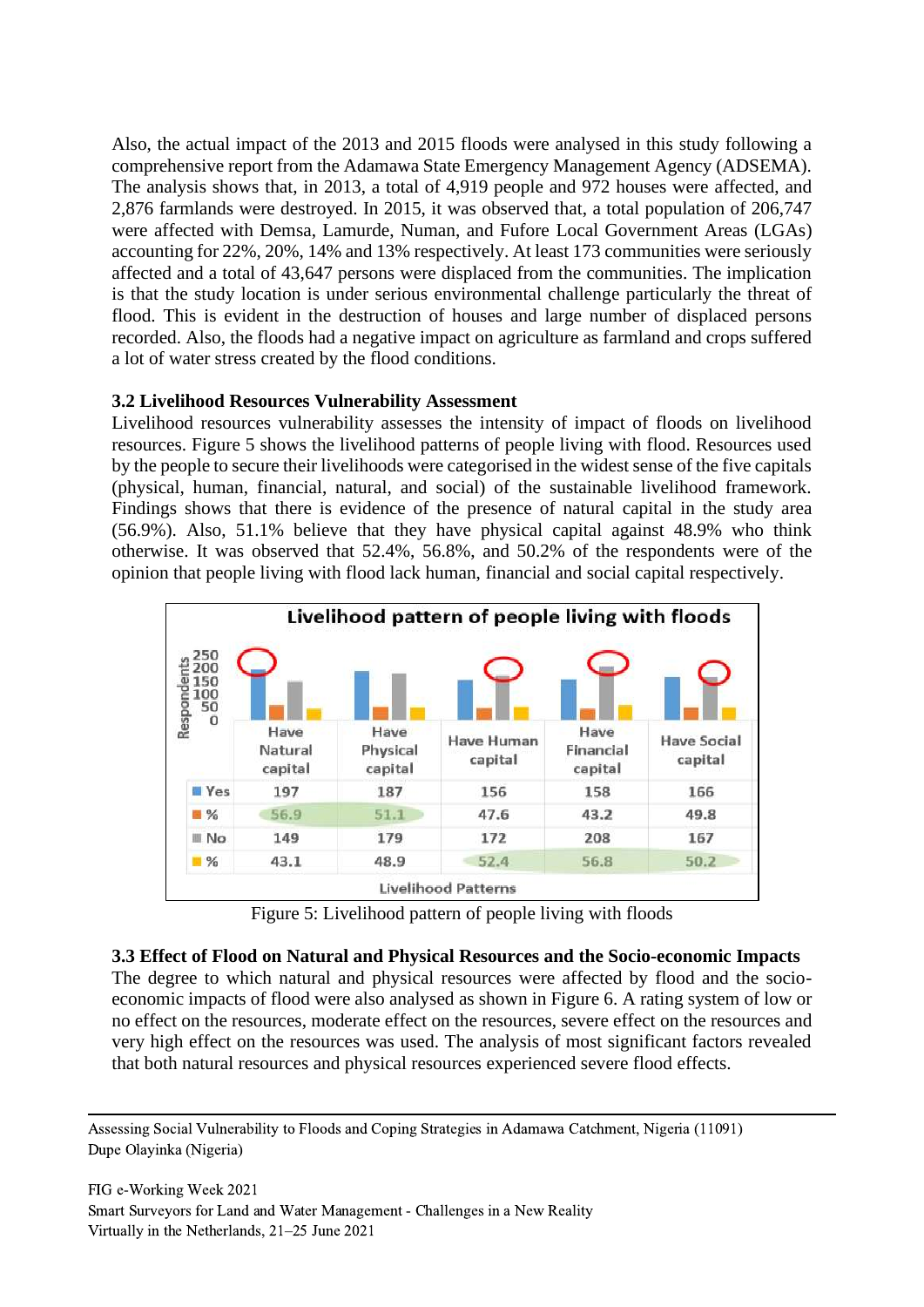#### **3.4 Vulnerability across different Sectors**

Vulnerability to flood hazards was assessed across different sectors (biodiversity, transportation corridors, built-up areas, irrigated agricultural land, forest, cultivated land and livestock), and social groups (age, gender, ethnic, caste/culture groups). The most vulnerable people and groups within a community and most vulnerable sectors were identified. A rating system (Not vulnerable, Low vulnerability, Medium vulnerability, High vulnerability, and Very high vulnerability) was used to assess the vulnerability of the social groups and the distribution is shown in Table 5. It was observed that both males and females recorded very high flood vulnerability with scores of 34.4% and 32.2% respectively. It was also shown that elders are the most vulnerable to flood hazard (36%). For vulnerability to flood hazard according to class differentiation, it was seen that the poor are mostly impacted, accounting for 46.6% of the very high vulnerability group. It was also observed that the vulnerability level of middle class is medium (43.5%) while the rich or wealthy experience little or no vulnerability to flood hazard. In a related study, Mayomi *et al.* (2013) showed that 62% of 120 surveyed communities along the valleys of R. Benue in Adamawa State were highly vulnerable to flood.

Five ethnic groups were investigated for caste differentiation in the area. The groups are Fulani, Bata, Batchma, Mbula and the Jukum. Apart from the Fulani who are the major cattle rearers and the Jukum whose occupation is mainly fishing, other groups in the area take to farming as their major occupation. Findings from the analysis of culture/caste differentiation shows that the Fulanis suffer less impact from flood hazard. The survey reveals that 8% of the Fulanis are not vulnerable, 24.2% are of low vulnerability and 32% of medium vulnerability. The group mostly impacted with very high vulnerability are the Batchma and Mbula accounting for 42.3% and 40.6% of respondents respectively. The greatest score of Bata people is 36.2% high vulnerability. Also, 38.1% reported high vulnerability of the Jukum people to flood hazard. In a study conducted at three riverine communities in Adamawa State, Abubakar *et al.* (2020) noted that most of the respondents (over 80%) were aware of the devastating impacts of flooding but that they were still attached to the area despite their experiences.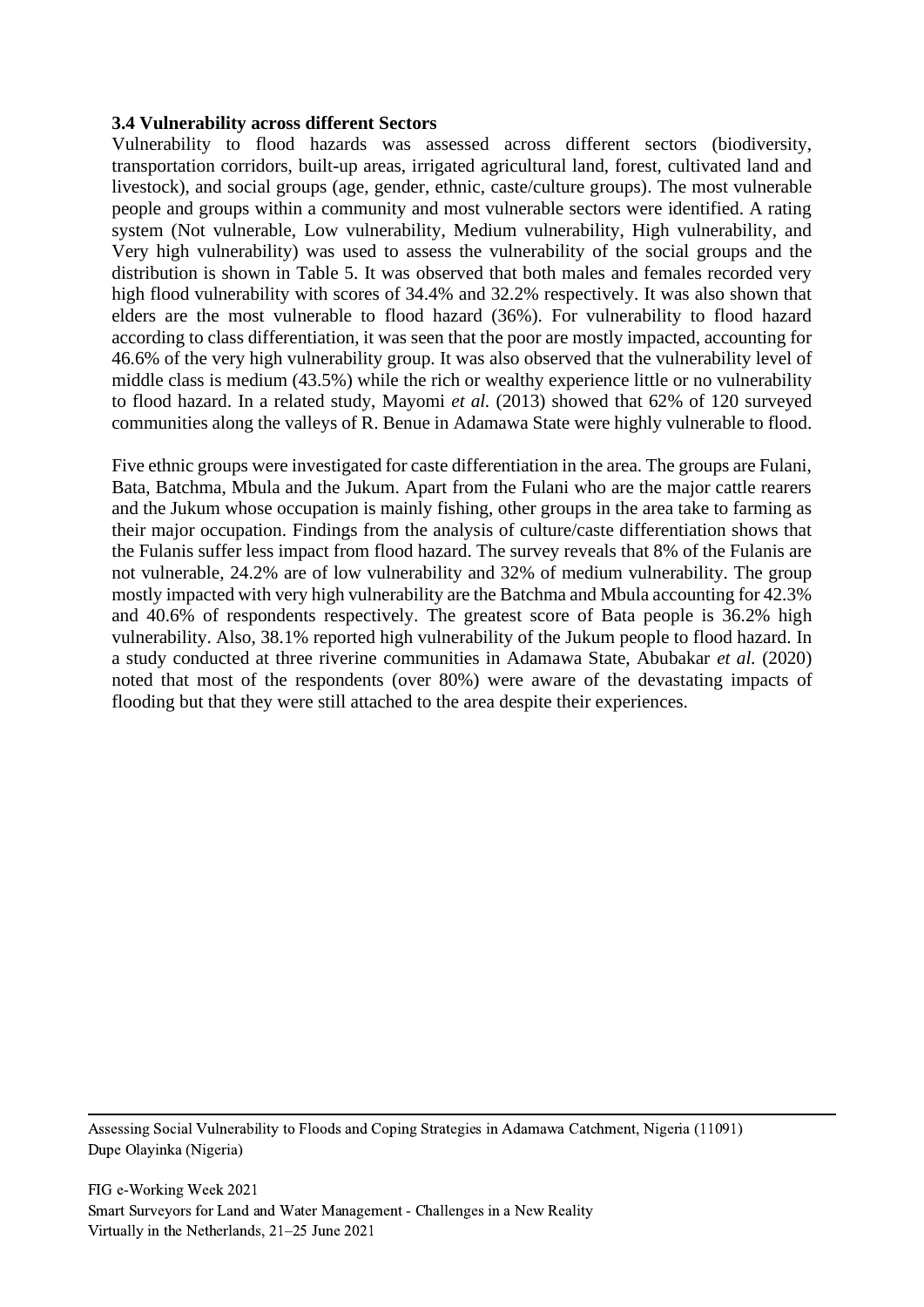

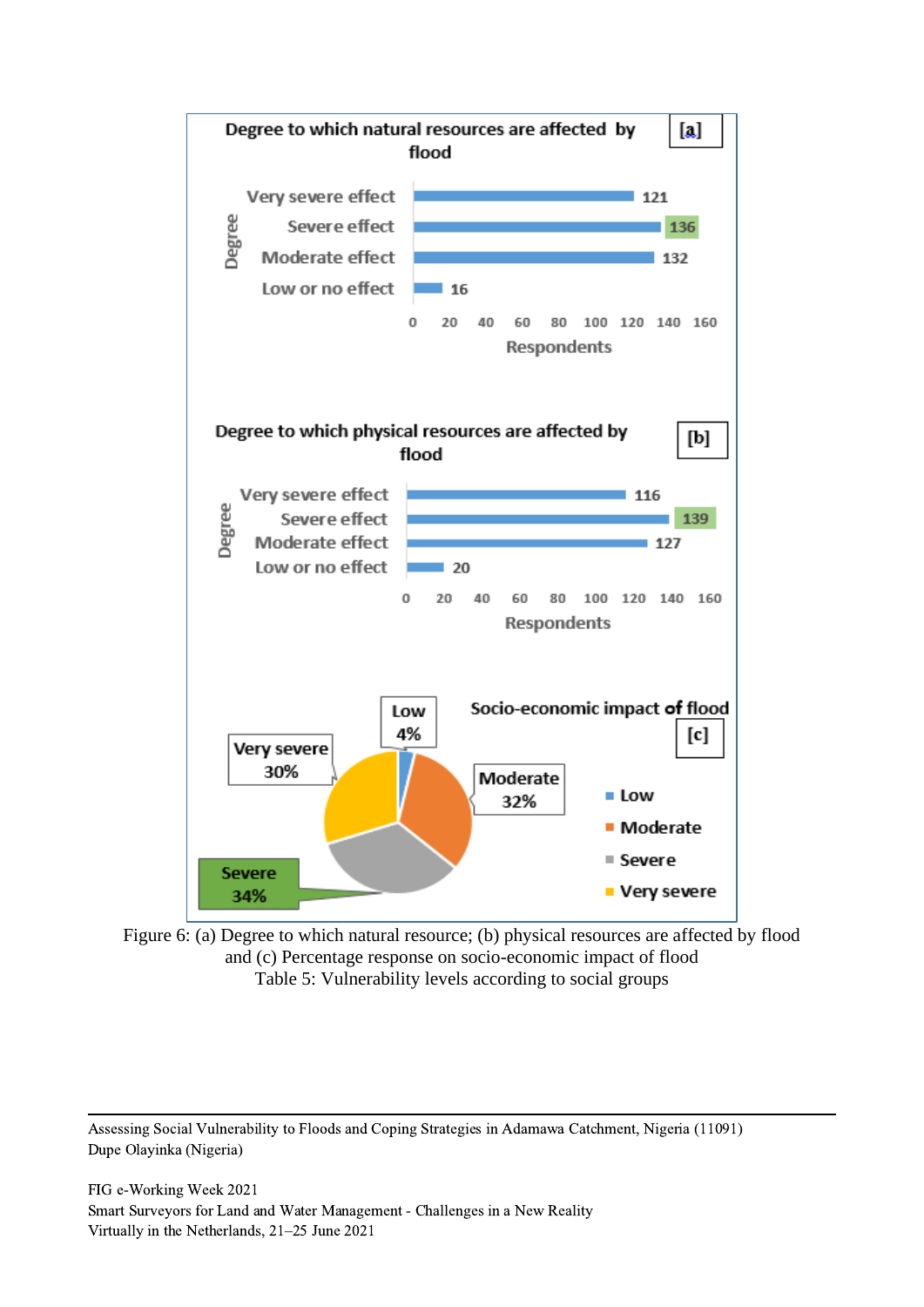| Social groups                    |          | Flood Hazard vulnerability level |               |     |               |                 |               |             |               |                |               |
|----------------------------------|----------|----------------------------------|---------------|-----|---------------|-----------------|---------------|-------------|---------------|----------------|---------------|
|                                  |          | Not                              |               | Low |               | Medium          |               | High        |               | Very high      |               |
|                                  |          | $\mathbb{R}$                     | $\frac{0}{0}$ | R   | $\frac{0}{0}$ | $\mathbb{R}$    | $\frac{0}{0}$ | $\mathbf R$ | $\frac{0}{0}$ | $\overline{R}$ | $\frac{0}{6}$ |
| Age<br>differentiation           | Young    | 43                               | 10.1          | 76  | 17.9          | 58              | 13.6          | 139         | 32.8          | 109            | 25.6          |
|                                  | Adult    | 48                               | 11.3          | 35  | 8.2           | 123             | 29.0          | 103         | 24.2          | 116            | 27.3          |
|                                  | Elderly  | 13                               | 3.1           | 45  | 10.6          | 84              | 19.8          | 153         | 36.0          | 130            | 30.5          |
| Gender<br>differentiation        | Male     | 21                               | 4.9           | 50  | 11.8          | 91              | 21.4          | 121         | 28.5          | 142            | 33.4          |
|                                  | Female   | 19                               | 4.5           | 51  | 12.0          | 94              | 22.0          | 124         | 29.2          | 137            | 32.2          |
| Class<br>differentiation         | Poor     | 12                               | 2.8           | 22  | 5.2           | $\overline{57}$ | 13.4          | 136         | 32.0          | 198            | 46.6          |
|                                  | Middle   | 11                               | 2.6           | 56  | 13.2          | 185             | 43.5          | 101         | 23.8          | 72             | 16.9          |
|                                  | Well off | 110                              | 25.9          | 120 | 28.2          | 60              | 14.2          | 63          | 14.8          | 72             | 16.9          |
| Culture/caste<br>differentiation | Fulani's | 34                               | 8.0           | 103 | 24.2          | 136             | 32.0          | 84          | 19.8          | 68             | 16.0          |
|                                  | Bata     | 16                               | 3.8           | 52  | 12.2          | 70              | 16.5          | 154         | 36.2          | 133            | 31.3          |
|                                  | Batchma  | 14                               | 3.3           | 36  | 8.5           | 65              | 15.3          | 130         | 30.6          | 180            | 42.3          |
|                                  | Mbula    | 32                               | 7.5           | 29  | 6.8           | 62              | 14.6          | 130         | 30.6          | 172            | 40.5          |
|                                  | Jukum    | 17                               | 4.0           | 35  | 8.2           | 67              | 15.8          | 162         | 38.1          | 144            | 33.9          |

\*\* R= Respondents and %= percentage

# **3.5 Vulnerability Score**

The vulnerability score was assessed through participatory approach and community tool kit provided by LFP (2010). The computation was based on frequency, area of impact, and potential damage magnitude obtained from field survey of peoples' perceptions. A scale of 1 - 5, where  $1 =$  low and  $5 =$  high was defined for the variables used in the assessment. Seven variables were used including: roads (transportation corridor), built-up area, biodiversity, forest, cultivated land, irrigated land, and livestock (Table 6). The empirical formula in equation 2 (LFP, 2010) that relates frequency (f), area of impact (A), and potential damage magnitude (M) was utilized in analysing the rated values for vulnerability score. Table 6 captures the details. The analysis reveals that the agricultural sector is the most vulnerable. This was reflected in the 32.8% for both cultivated land and irrigated land. The vulnerability of built-up areas to flood scored 16.3%. Biodiversity (3.3%) and forest (3.3%) are the least vulnerable sectors.

Assessing Social Vulnerability to Floods and Coping Strategies in Adamawa Catchment, Nigeria (11091) Dupe Olayinka (Nigeria)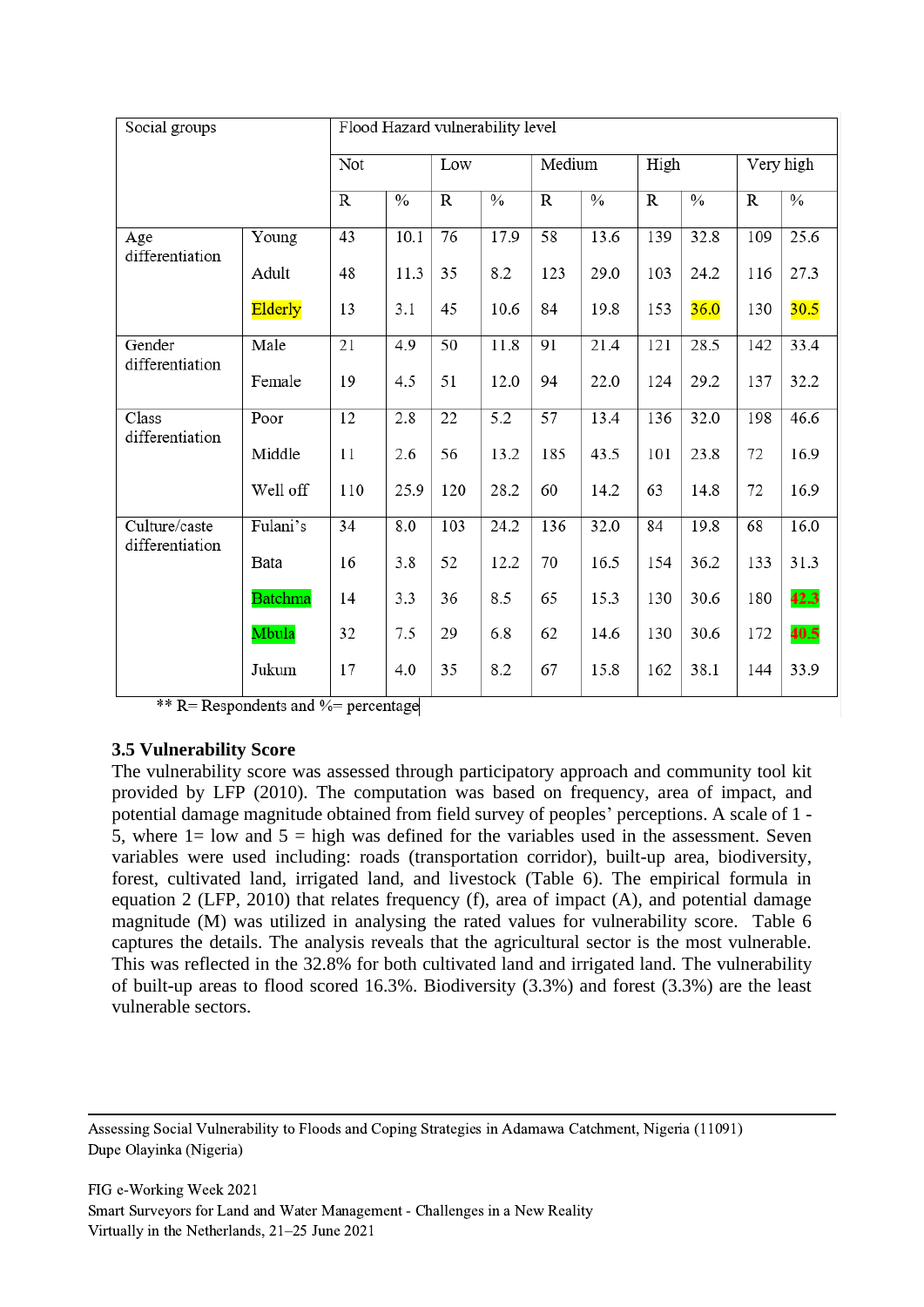| <b>Sector</b>               | <b>Frequency</b>            | Area                        | <b>Magnitude</b> | <b>Vulnerability</b>        | Percentage $(\% )$ |
|-----------------------------|-----------------------------|-----------------------------|------------------|-----------------------------|--------------------|
|                             |                             | impact                      |                  | score                       | vulnerability      |
| Built-up area               | $\overline{2}$              | 3                           | $\overline{2}$   | 10                          | 16.3               |
| Transportation<br>corridors | $\mathcal{D}_{\mathcal{L}}$ | $\mathcal{D}_{\mathcal{L}}$ |                  | 4                           | 6.6                |
| Biodiversity                |                             |                             |                  | $\mathcal{D}_{\mathcal{L}}$ | 3.3                |
| Forest                      |                             |                             |                  | $\overline{2}$              | 3.3                |
| Cultivated land             | $\mathcal{D}$               | 3                           | 4                | 20                          | 32.8               |
| Irrigated land              | $\overline{2}$              | $\overline{2}$              | 5                | 20                          | 32.8               |
| Livestock                   |                             | $\overline{2}$              |                  | 3                           | 4.9                |

Table 6: Sector vulnerability score

### **3.6 Coping Capacity and Resources**

The capacity to cope with floods and livelihood resources available to cope with flood impact in the study area are reported in Tables 7 and 8 respectively. Three variables (self-support, institutional support and government support) were used to evaluate the coping strategies of the people (Table 7). The contribution was seen mainly between self-support (41.9%) and government support (40.9%). It is believed that, although the government played a strong role in providing support and relief materials to assist victims to cope with flood disaster, it only compliments the self-support coping strategy. Assessment of the livelihood resources available to cope with flood impact in the study area shows that all the three resources were of medium availability: 39.5% (economic resources), 38.1% (human capital resources) and social and institutional capacity (33.2%). Details of the analysis are shown in Table 8. The rescheduling of field crops planting, and levee construction is a common response to flooding by some communities in Adamawa (Abubakar et al, 2020).

| Table 7: Capacity to cope with floods |                           |            |  |  |  |  |  |
|---------------------------------------|---------------------------|------------|--|--|--|--|--|
| How people currently cope with floods | <b>No. of Respondents</b> | Percentage |  |  |  |  |  |
|                                       |                           | (%)        |  |  |  |  |  |
| Self-support                          | 178                       | 41.90      |  |  |  |  |  |
| Institutional support                 | 73                        | 17.20      |  |  |  |  |  |
| Government support                    | 174                       | 40.90      |  |  |  |  |  |
| Total                                 | 425                       | 100.00     |  |  |  |  |  |

Table 7: Capacity to cope with floods

| Table 8: Available resources to cope with flood impact |  |
|--------------------------------------------------------|--|
|--------------------------------------------------------|--|

| <b>Availability Level</b> | <b>Economic</b><br><b>Resources</b> | $\frac{6}{9}$ | Human<br>Capital | $\frac{6}{9}$ | Social and<br><b>Institutional</b> | $\frac{0}{0}$ |
|---------------------------|-------------------------------------|---------------|------------------|---------------|------------------------------------|---------------|
| Low or no availability    |                                     |               |                  | 15.8          |                                    |               |

Assessing Social Vulnerability to Floods and Coping Strategies in Adamawa Catchment, Nigeria (11091) Dupe Olayinka (Nigeria)

FIG e-Working Week 2021 Smart Surveyors for Land and Water Management - Challenges in a New Reality Virtually in the Netherlands, 21–25 June 2021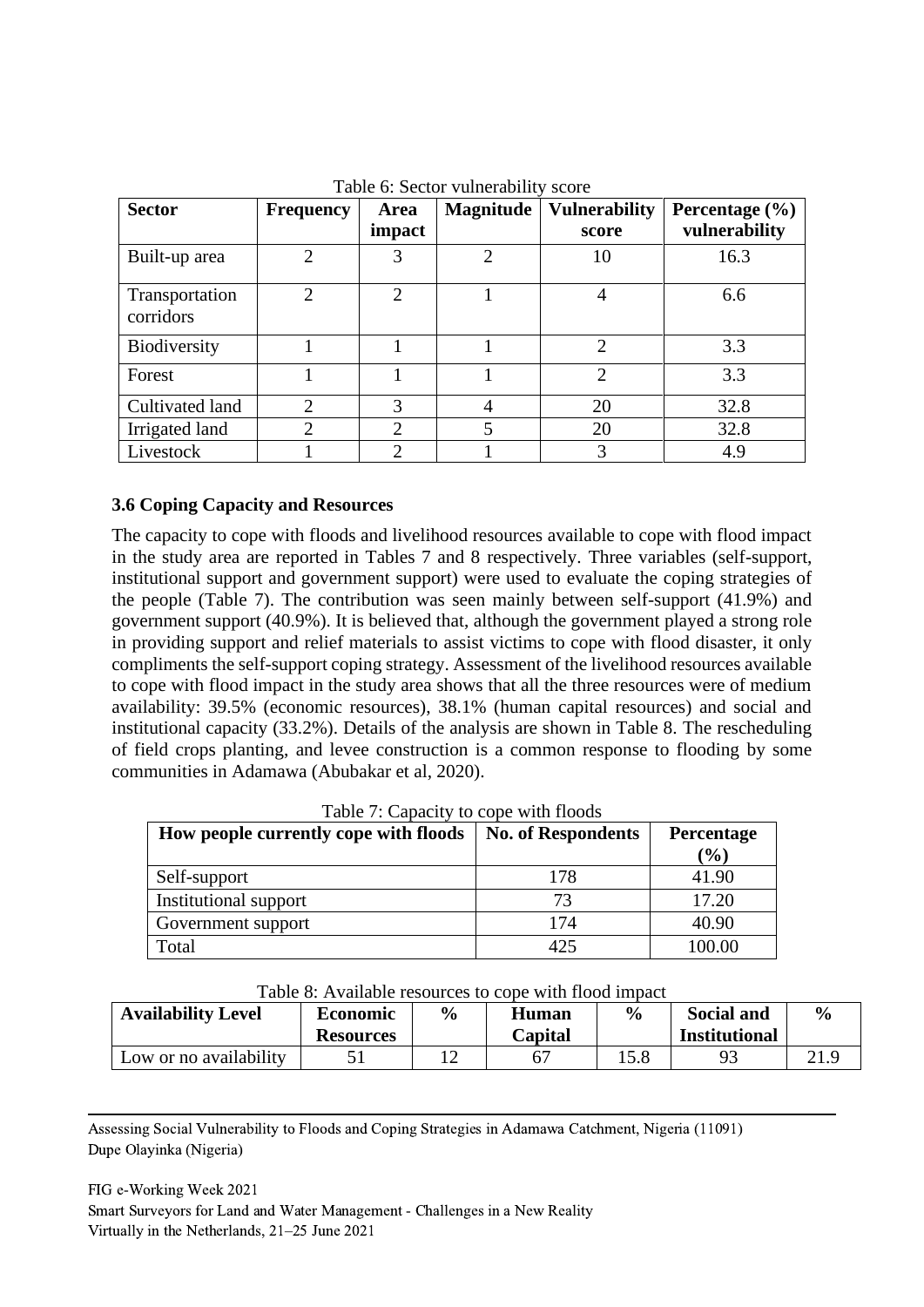| Medium availability    | 168 | 39.5 | 162 | 38.1 |            | 22 <sup>2</sup> |
|------------------------|-----|------|-----|------|------------|-----------------|
| High availability      | 62  | 14.6 |     | 13.4 | 69         | 16.2            |
| Very high availability | 144 | 33.9 | 139 | 32.7 | 1 ລລ<br>44 | 28.             |
| Total                  | 425 | 100  | 425 | 00   | 425        | 100             |

# **4. CONCLUSION**

In summary, this paper has presented a quantitative methodology through Participatory Vulnerability Approach to understand the human dimensions involved in flood vulnerability in Adamawa Catchment of Nigeria. The method employed descriptive statistical tools of frequency counts and percentages to analyse various categories of variables. A structured questionnaire was used as the main instrument for data collection. Results show that rural dwellers are mostly at risk of flood hazard. Release of water from dam and heavy rain were identified as main contributors to flooding in the area. Analysis of livelihood patterns of people living with flood shows evidence of the presence of natural capital. Findings on the socioeconomic impact of flood based on degree of physical and natural resources affected shows severe effect. Analysis of caste differentiation shows that Batchma and Mbula are mostly impacted. The vulnerability score reveals that the agricultural sector is the most vulnerable while biodiversity and forest are the least vulnerable sectors. Adamawa is facing serious environmental challenge particularly flood threat in recent times, but the overall resilience and coping mechanisms are poor. The methodology used in this study has revealed the human dimension involved in flood vulnerability in Adamawa catchment. These findings contribute to the body of knowledge on flood vulnerability in Nigeria and provides crucial insights to government and stakeholders in adopting a holistic strategy to tackle the flood hazard. The existing literature is replete with recommendations on how to avert and manage flooding. An additional recommendation is for the government to adopt citizen-centred and public participatory approaches in the planning and implementation of disaster management projects to ensure their continued sustainability.

# **ACKNOWLEDGEMENTS**

Thanks to Ayila Adzandeh (African Regional Institute for Geospatial Information Science and Technology, Nigeria), Chukwuma Okolie (Department of Surveying and Geoinformatics, University of Lagos, Nigeria) and Caleb Ogbeta (Department of Surveying and Geoinformatics, Bells University of Technology, Nigeria) for their helpful insights, feedback and assistance in revising the manuscript. The anonymous reviewers and editorial team of FIG are also appreciated for their painstaking efforts to improve the quality of the final output.

#### **REFERENCES**

Abubakar, B., Umar, H., Barde, M.M., and Adamu, S. (2020). Socio-economic Impact of Flooding on the Riverine Communities of River Benue in Adamawa State, Nigeria. *FUTY Journal of the Environment*, 14(2), 116-124.

Ader, H.J., and Mellerbergh, D.J. (2008). Advising on research methods: a consultant companion, Huizen. Therlands: Johannas. *Van Kessel Publishing*.

Adger, W. (2006). Vulnerability. *Global Environmental Change*, 16, 268–281.

Assessing Social Vulnerability to Floods and Coping Strategies in Adamawa Catchment, Nigeria (11091) Dupe Olayinka (Nigeria)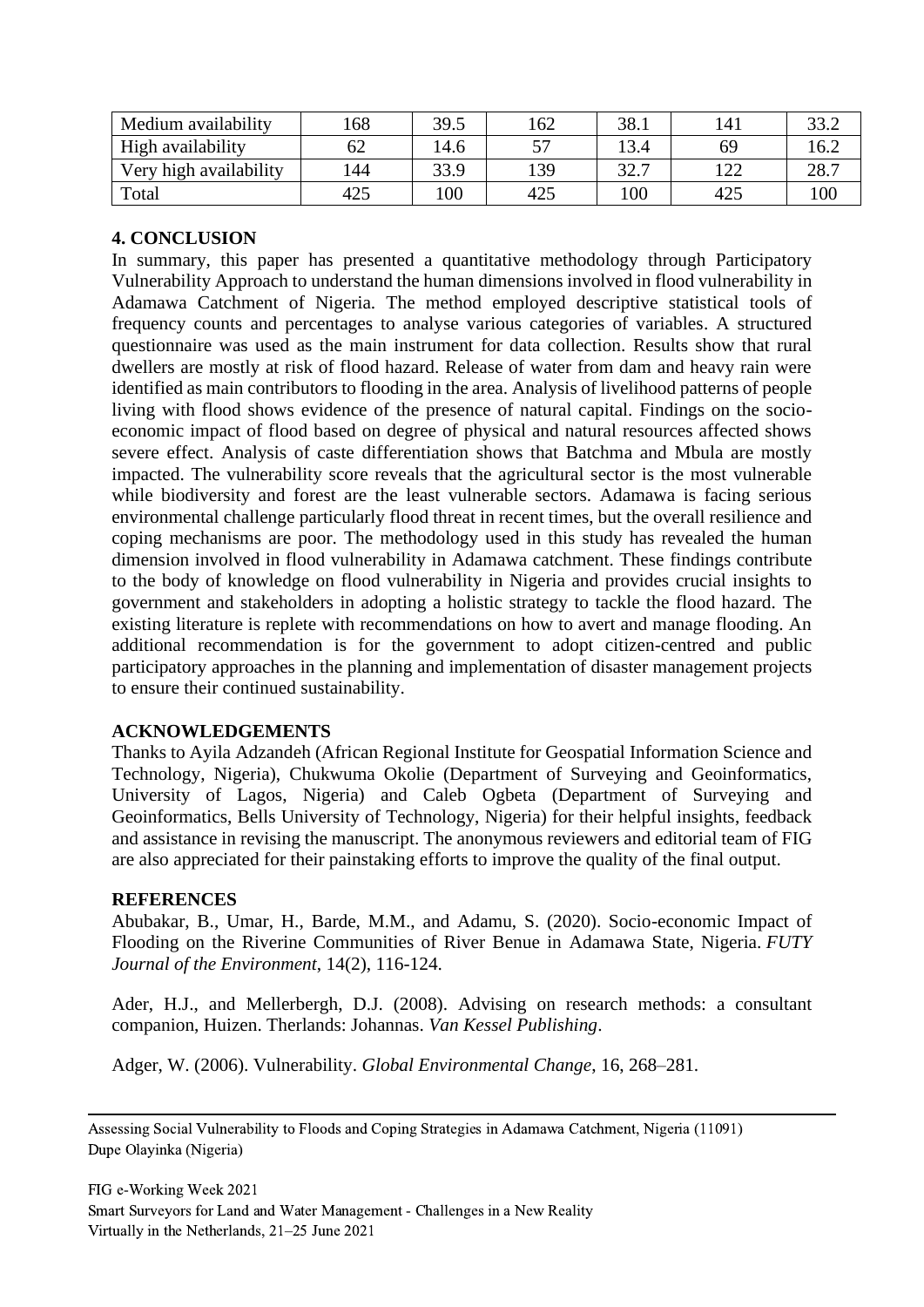Barde, M.M. (2019). Detection and Mapping of Flood Prone Areas of Jimeta, Adamawa State, Nigeria. *ATBU Journal of Science, Technology and Education*, 7(2), 185-201.

Cutter, S.L. (1996). Societal vulnerability to environmental hazards. *International Social Science Journal.* 47 (4), 525-536.

Cutter, S.L., Boruff, B.J., and Shirley, W.L. (2003). Social vulnerability to environmental hazards. *Social Science Quarterly* 84(2), 242-261.

Galtima, M., and Bashir, B.A. (2002). The impact of Floods on the Riverine Communities of the Lower Benue Reaches: The Experience in Adamawa Area. *Proceedings on the Expert Group Meeting on Pollution and Sediment Sources in the Nigerian Inland Waterways and Strategies for their Management. Lokoja, Nigeria* 23-24 October, 2002, p 64-72.

Genovese, E. (2006). A methodological approach to land use-based flood damage assessment in urban areas: Prague case study. European Commission Directorate-General Joint Research Centre and Institute for Environment and Sustainability, Land Management and Natural Hazard Unit, Floods and other weather driven natural hazards. *Office for Official Publications of the European Communities, Luxembourg*, EUR 22497 EN, p1-34.

Ikhuoria, I., Yesuf, G., Enaruvbe, G. O., and Ige-Olumide, O. (2012). Assessment of the Impact of Flooding on Farming Communities in Nigeria: A case study of Lokoja, Kogi State Nigeria. Proceedings of *GEOSON & NCA Joint Annual Workshop/Conference held at RECTAS, Obafemi Awolowo University, Ile-Ife, Nigeria,19th–22nd November, 2012.* Pp. 156-167.

Jamala, G.Y., and Oke, D.O. (2013). Soil Profile characteristics as affected by Land use system in the Southeastern Adamawa State, Nigeria. *IOSR Journal of Agriculture and Veterinary Science.* ISSN: 2319-2380, 6(4), 04-11.

Kwari, J. W., Paul, M. K., and Shekarau, L. B. (2015). The Impacts of Flooding on Socio-Economic Development and Agriculture in Northern Nigeria: A Case Study of 2012 Flooding in Yola and Numan Areas of Adamawa State Nigeria. *Int. J. Sci. Eng. Res*, 6, 1433-1442.

LFP (2010). Participatory tools and techniques for assessing climate change impacts and exploring adaptation options. A Community Based Tool Kit for Practitioners.

Luers, A., Lobell, D., Sklar, L., Addams, C., and Matson, P. (2003). A method for quantifying vulnerability, applied to the agricultural system of the Yakie Valley, Mexico, *Global Environ. Chang,* 13, 255–267.

Mayomi, I., Dami, A., and Maryah, U.M. (2013). GIS Based Assessment of Flood Risk and Vulnerability of Communities in the Benue Floodplains, Adamawa State, Nigeria. *Journal of Geography and Geology*, 5(4).<http://dx.doi.org/10.5539/jgg.v5n4p148.>

Miiller, A., Reiter, J., and Weiland, U., (2011). Assessment of Urban Vulnerability towards Floods using an indicator-based approach: A case study for Santiago de Chile. *Nat. Hazards Earth Syst. Sci.,* 11, 2107-2123.

Assessing Social Vulnerability to Floods and Coping Strategies in Adamawa Catchment, Nigeria (11091) Dupe Olayinka (Nigeria)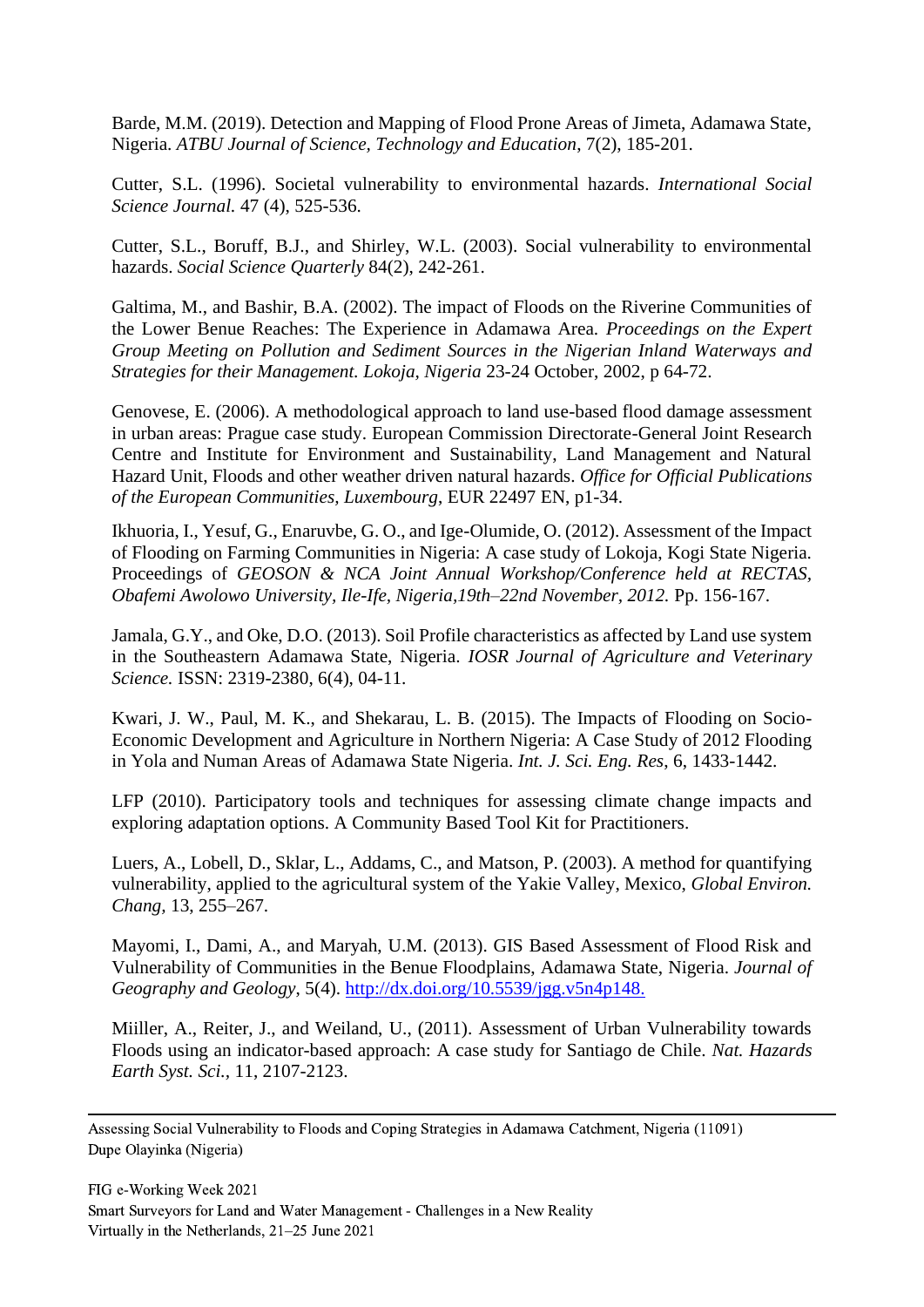Musa, S. D., and Shabu, T., (2019). Using geographic information system to evaluate land use and land cover affected by flooding in Adamawa State, Nigeria. *Jàmbá: Journal of Disaster Risk Studies*, 11(1), 1-11. Available at:<http://dx.doi.org/10.4102/jamba.v11i1.49>

Musungu, K., Motala, S., and Smit, J., (2012). Using Multi-criteria Evaluation and GIS for Flood Risk Analysis in Informal Settlements of Cape Town: The Case of Graveyard Pond. *South African Journal of Geomatics,* 1(1), 77 - 91.

NEMA, (2010). Adamawa flood. Nigeria Emergency Management Agency. Retrieved from: *Daily Trust, 2010.*

Nkeki, F.N., Henah, P.J., and Ojeh, V.N., (2013). Geospatial techniques for the assessment and analysis of flood risk along Niger-Benue in Nigeria. *Journal of Geographic Information System.* 5, 123-135.

NPC, (2006). Nigeria national population census report. Accessed 11/03/2018. Retrieved from: Nigeria Population Commission (NPC) Office, Adamawa state.

Nwilo, P. C., Olayinka, D. N., and Adzandeh, A. E., (2012). Flood modelling and vulnerability assessment of settlements in the Adamawa state floodplain using GIS and cellular framework approach. *Global Journal of Human Social Science*, 12(3), 11-20.

Ojigi, M. L., Abdulkadir, F. I. and Aderoju, M. O., (2013). Geospatial Mapping and Analysis of the 2012 Flood Disaster in Central Parts of Nigeria.*8th National GIS Symposium. Dammam. Saudi Arabia.* April 15-17, 2013*,* p1-14*.*

Olayinka, D.N., Nwilo, P.C., and Adzandeh, E.A., (2013). From catchment to reach: predictive modelling of floods in Nigeria.TS06D-Hydrography in Practice**.** *Technical Proceedings of FIG 2013.* Annual conference on Surveying Disaster Management and Global Warming. 06-10th May, 2013 at the International Conference Centre, Abuja, Nigeria.

Ologunorisa, T. E. and Abawua, M. J., (2005). Flood Risk Assessment: A Review. *Journal of Appl. Sci. Environmental Management*, 9 (1), 57 – 63.

UNDP, (2004). A global report-reducing disaster risk: A challenge for development. *UNDP-Bureau for Crisis Prevention and Recovery* (BCPR), New York.

Wisner, B., Blaikie, P., Cannon, T., and Davis, I., (2004). At Risk. Natural hazards, people's vulnerability, and disasters, 2nd ed. *Routledge, London, New York*, 496 pp.

Zheng, N., Takara, K., Yamashiki, Y., and Tachikawa, Y., (2009). Large scale quantitative vulnerability analysis for regional flood hazard. *Annuals of Disas. Prev. Res. Inst., Kyoto Univ.,* No. 52 B, 57-65.

Assessing Social Vulnerability to Floods and Coping Strategies in Adamawa Catchment, Nigeria (11091) Dupe Olayinka (Nigeria)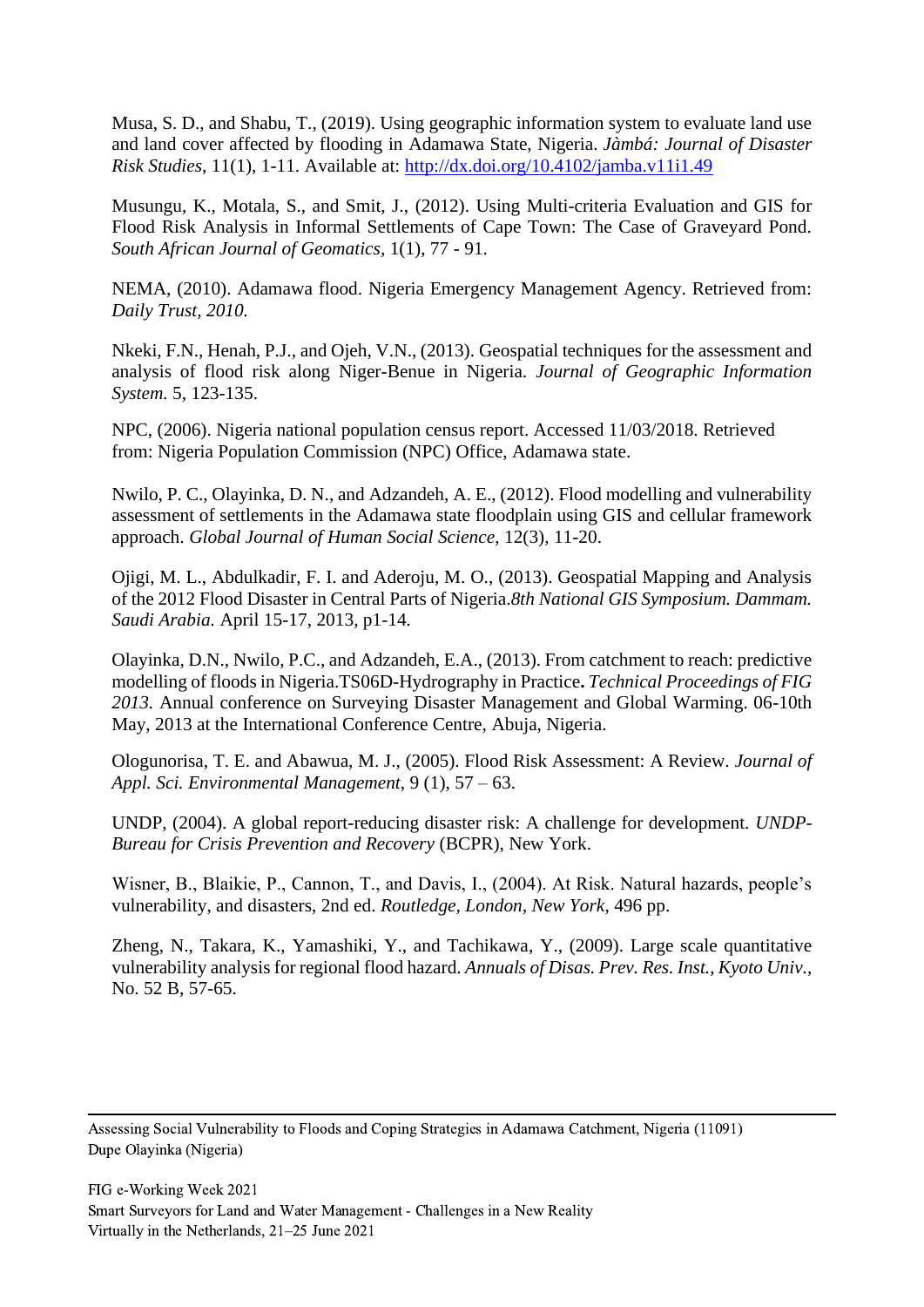### **APPENDIX A1 - QUESTIONNAIRE ON ANALYSIS OF VULNERABILITY TO FLOODING IN ADAMAWA CATCHMENT, NIGERIA**

I am carrying out a research on "Analysis of flood vulnerability in Adamawa State". Please be assured that your response will be used only for academic research purposes. Kindly answer the questions below. Please either tick good in any of the options provided or fill the spaces where applicable.

#### **Personal Information**

- 1. Sex: Male ( ) Female ( )
- 2. Age differentiation: Young ( ) Adult ( ) Elderly ( )
- 3. Level of Education: Primary ( ) Secondary ( ) Tertiary ( ) No formal ( )
- 4. Occupation: Trading ( ) Farming ( ) Civil servant ( ) Unemployed ( ) Student ( ) Others ( )
- 5. Who (people, communities) are mostly at risk from flood hazard? (a) Rural dwellers (b) Urban dwellers (c) Farmers (d) Traders (e) Fishermen (f) Others, specify:
- 6. Why are they most vulnerable?
- 7. Are people's vulnerability increasing or decreasing? Increasing ( ) Decreasing ( )

#### **A. Score the following social groups according to level of flood vulnerability Guidance note:**   $\overline{0}$  = Not vulnerable to flood  $1 =$  Low vulnerability to flood  $2 =$  Medium vulnerability to flood

| $3 =$ High vulnerability to flood<br>$4 =$ Very high vulnerability to flood                                                                                    |  |                                                                                                 |  |  |
|----------------------------------------------------------------------------------------------------------------------------------------------------------------|--|-------------------------------------------------------------------------------------------------|--|--|
| 8. How vulnerable are young people?<br>How vulnerable are adults?<br>9.<br>10. How vulnerable are the elderly?                                                 |  | (a) 0 (b) 1 (c) 2 (d) 3 (e) 4<br>(a) 0 (b) 1 (c) 2 (d) 3 (e) 4<br>(a) 0 (b) 1 (c) 2 (d) 3 (e) 4 |  |  |
| <b>Gender differentiation</b><br>11. How vulnerable are males?<br>12. How vulnerable are females?                                                              |  | (a) 0 (b) 1 (c) 2 (d) 3 (e) 4<br>(a) 0 (b) 1 (c) 2 (d) 3 (e) 4                                  |  |  |
| <b>Class differentiation</b><br>13. How vulnerable are poor people?<br>14. How vulnerable are the middle class?<br>15. How vulnerable are the well-off (rich)? |  | (a) 0 (b) 1 (c) 2 (d) 3 (e) 4<br>(a) 0 (b) 1 (c) 2 (d) 3 (e) 4<br>(a) 0 (b) 1 (c) 2 (d) 3 (e) 4 |  |  |

Assessing Social Vulnerability to Floods and Coping Strategies in Adamawa Catchment, Nigeria (11091) Dupe Olayinka (Nigeria)

FIG e-Working Week 2021 Smart Surveyors for Land and Water Management - Challenges in a New Reality Virtually in the Netherlands, 21–25 June 2021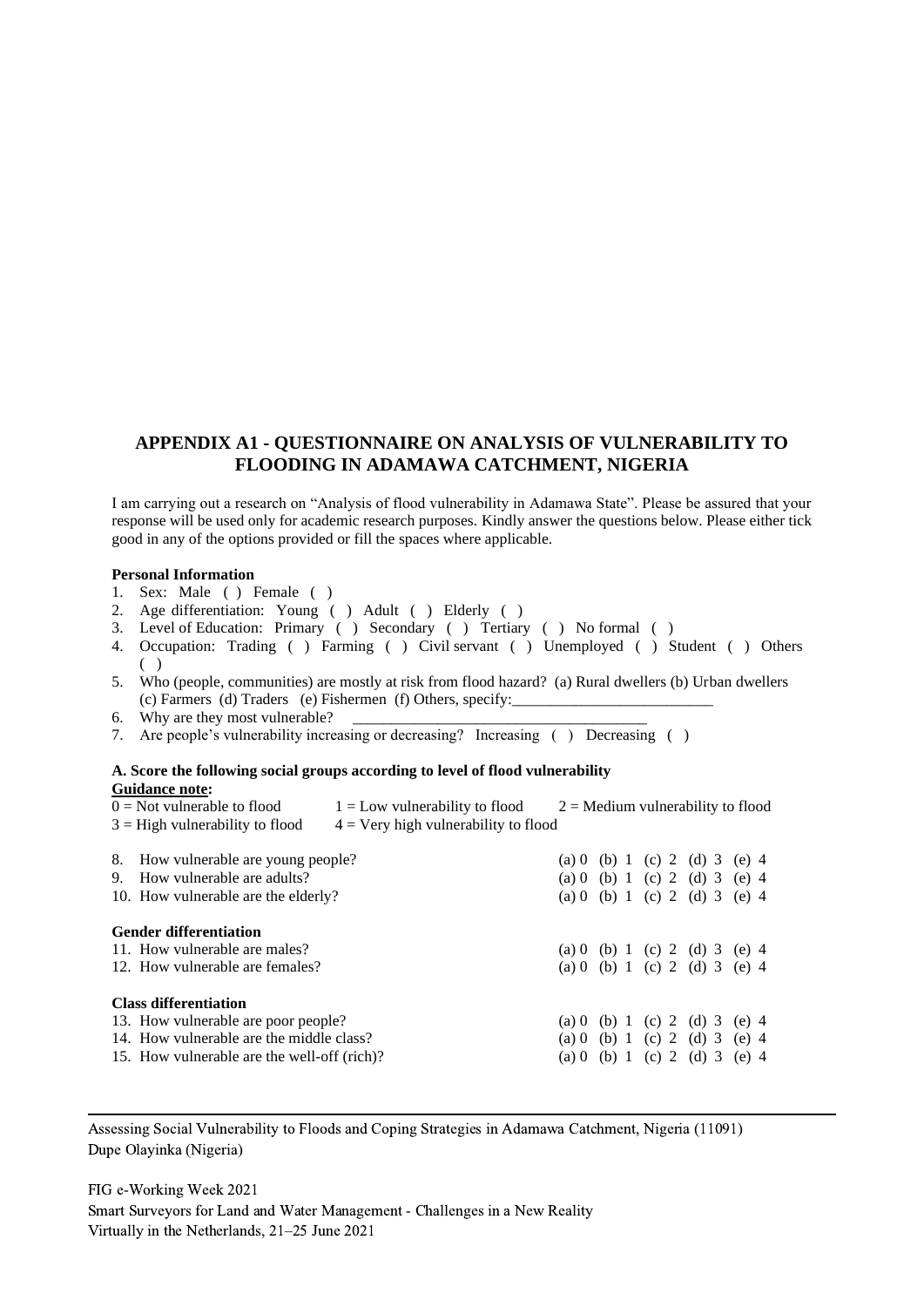#### **Culture/ Caste differentiation**

| 16. How vulnerable are the Fulani's to flood hazard?                            | (a) () | (b) 1   | $(c)$ 2           | $(d)$ 3     | $(e)$ 4 |
|---------------------------------------------------------------------------------|--------|---------|-------------------|-------------|---------|
| 17. How vulnerable are the Bata people to flood hazard?                         | (a) () | (b) 1   | $(c)$ 2           | $(d)$ 3     | $(e)$ 4 |
| 18. How vulnerable are the Batchma people to flood hazard?                      | (a) () | (b) 1   | $(c)$ 2           | $(d)$ 3     | $(e)$ 4 |
| 19. How vulnerable are the Mbula people to flood hazard?                        | (a) 0  | (b) 1   | $(c)$ 2           | $(d)$ 3     | $(e)$ 4 |
| 20. How vulnerable are the Jukum people to flood hazard?                        | (a) 0  | (b) 1   |                   | (c) 2 (d) 3 | $(e)$ 4 |
|                                                                                 |        |         |                   |             |         |
| <b>B.</b> Score the following sectors according to level of flood vulnerability |        |         |                   |             |         |
| 21. How vulnerable are irrigated agricultural lands?                            | (a) () |         | (b) 1 (c) 2 (d) 3 |             | $(e)$ 4 |
| 22. How vulnerable are biodiversity?                                            | (a) () | (b) 1   | $(c)$ 2           | $(d)$ 3     | $(e)$ 4 |
| 23. How vulnerable are high altitude agriculture?                               | (a) 0  | $(b)$ 1 | $(c)$ 2           | $(d)$ 3     | $(e)$ 4 |
| 24. How vulnerable are rain-fed agricultural land?                              | (a) () | (b) 1   | $(c)$ 2           | $(d)$ 3     | $(e)$ 4 |
| 25. How vulnerable are wetland soils ecological type?                           | (a) 0  | (b) 1   | $(c)$ 2           | $(d)$ 3     | $(e)$ 4 |
| 26. How vulnerable are savannah soil ecological type?                           | (a) () | (b) 1   | $(c)$ 2           | $(d)$ 3     | $(e)$ 4 |
| 27. How vulnerable are settlers to flood vulnerability?                         | (a) () | (b) 1   | $(c)$ 2           | $(d)$ 3     | $(e)$ 4 |
| 28. How vulnerable are settlements on flat terrain location?                    | (a) 0  | (b) 1   | $(c)$ 2           | $(d)$ 3     | $(e)$ 4 |
| 29. How vulnerable are settlements on floodplain location?                      | (a) 0  | (b) $1$ | $(c)$ 2           | $(d)$ 3     | $(e)$ 4 |
| 30. How vulnerable are settlements on undulating terrain?                       | (a) () | $(b)$ 1 | (c) 2 (d) 3       |             | $(e)$ 4 |

31. Assess the sectors vulnerability level bases on frequency, area impact and potential damage magnitude? Grade from 1-5, where  $1 =$  lowest grade and  $5 =$  highest grade

| <b>Sector</b>                   | Frequency $(1-5)$ | Area Impact $(1-5)$ | <b>Potential Damage Magnitude (1-</b> |
|---------------------------------|-------------------|---------------------|---------------------------------------|
| Forest                          |                   |                     |                                       |
| Cultivated land                 |                   |                     |                                       |
| Built Up                        |                   |                     |                                       |
| Livestock                       |                   |                     |                                       |
| Irrigated agricultural land     |                   |                     |                                       |
| <b>Transportation corridors</b> |                   |                     |                                       |
| Biodiversity                    |                   |                     |                                       |

#### **C. Types of livelihood resources affected**

Guidance note:

| Physical capital $=$<br>Man-made structures e.g. roads, bridges, buildings, irrigation channels, etc. |  |  |  |
|-------------------------------------------------------------------------------------------------------|--|--|--|
|-------------------------------------------------------------------------------------------------------|--|--|--|

Human capital = Good health care, welfare services, skills and knowledge through education, etc.

- Financial capital = Saleable assets including livestock, income, savings, remittance flow, etc.
- Natural capital = Goods & services: timber, river water, ground water, biodiversity, firewood, etc.
- Social capital = Relationships of all form: gender-based, age-based, class-based, professional, etc.

(Please tick more than one option where necessary)

| 32. What are the major effects of flood in livelihood of flood victims in Adamawa?    |  |  |  |  |  |
|---------------------------------------------------------------------------------------|--|--|--|--|--|
| Loss of life () Disease () Property damage () Destruction of farmland and products () |  |  |  |  |  |
| Pollution of drinking water () Infrastructure destruction () Others, specify:         |  |  |  |  |  |

#### 33. What are the major livelihood patterns of people living with flood? (Tick)

| <b>Livelihood Pattern</b> | Yes |  |
|---------------------------|-----|--|
| Have Natural capital      |     |  |
| Have Physical capital     |     |  |
| Have Financial capital    |     |  |
| Have Human capital        |     |  |
| Have Social capital       |     |  |

Assessing Social Vulnerability to Floods and Coping Strategies in Adamawa Catchment, Nigeria (11091) Dupe Olayinka (Nigeria)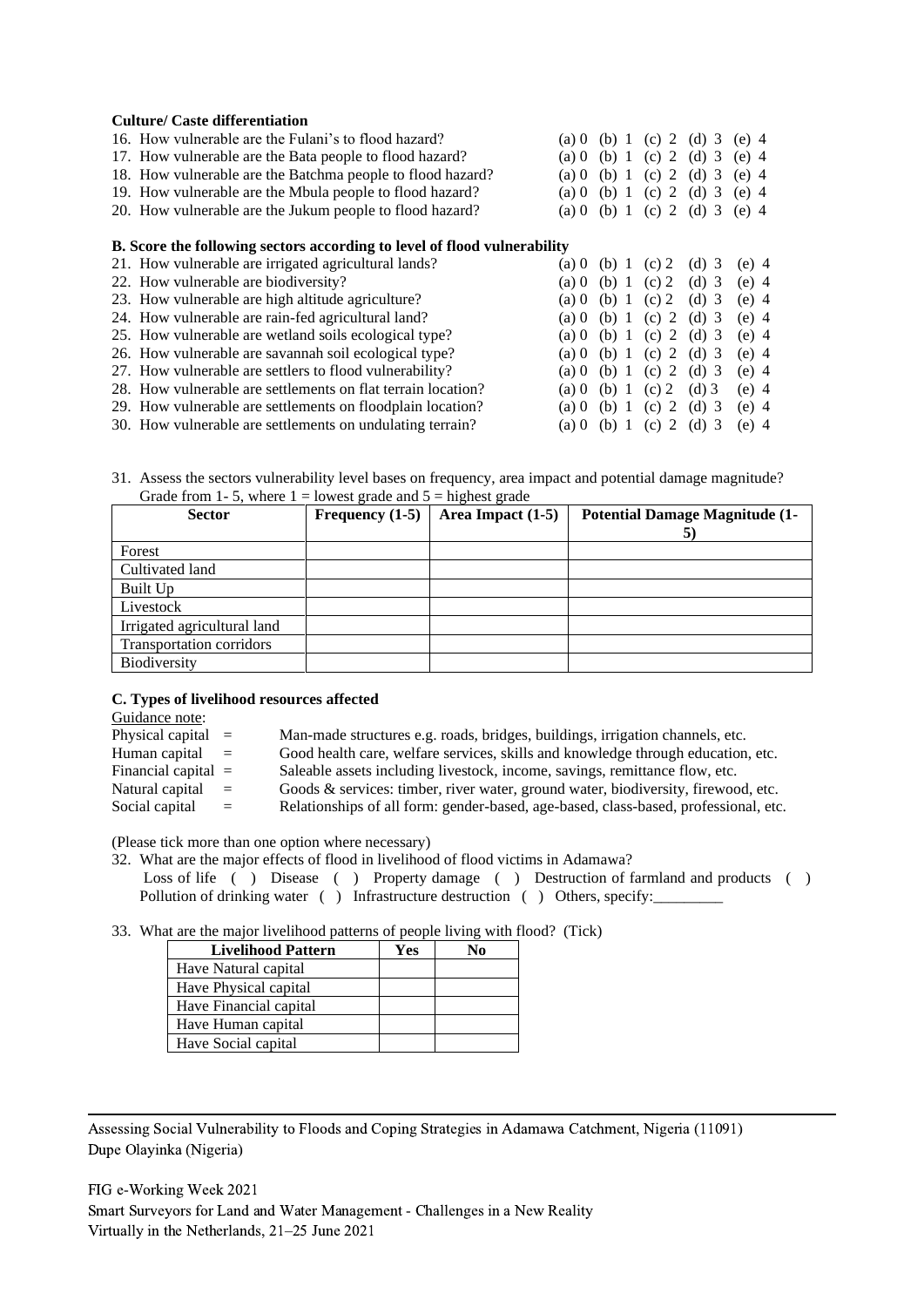- 34. What are the causes of flood problem in Adamawa? Heavy rain ( ) Release of water from dam ( ) Impervious surfaces ( ) Channel blockage ( ) Others, specify:
- 35. To what degree are natural resources affected by Flood? Low or no effect ( ) Moderate effect ( ) Severe effect ( ) Very severe effect ( )
- 36. To what degree are physical resources affected by Flood? Low or no effect ( ) Moderate effect ( ) Severe effect ( ) Very severe effect ( )
- 37. Assess the socio-economic impact of Flood based on the degree of physical and natural resources affected. Low or no effect ( ) Moderate effect ( ) Severe effect ( ) Very severe effect ( )
- 38. From your experience, what is the frequency of flood event in Adamawa? Low frequency ( ) Moderate frequency ( ) High frequency ( )

#### **D. Types of livelihood resources available to cope with flood impact**

- 39. What is your take on the availability of economic resources to cope with flood impact? Low or no availability ( ) Medium availability ( ) High availability ( ) Very high availability ( )
- 40. What is your take on availability of human capital to cope with flood impact? Low or no availability ( ) Medium availability ( ) High availability ( ) Very high availability ( )
- 41. What is your take on social and institutional capacity to cope with flood impact in Adamawa? Low or no availability ( ) Medium availability ( ) High availability ( ) Very high availability ( )
- 42. Do the households affected by flooding have good sanitation (e.g. toilet)? (a) Yes (b) No
- 43. What is the nature of housing type in the affected areas?
- (a) Poor (b) Moderate (c) Good
- 44. What is the common source of water supply in the area? (a) Tap (b) Well (c) pond (d) others
- 45. How often is rainfall in this community? (a)  $2-3$  months (b)  $3-4$  months (c)  $4-5$  months
- 46. How frequent is flood occurrence in the area? (a) Low (b) Moderate (c) High (d) Very high
- 47. What are the chances of flood occurrence this year? (a) Low (b) Moderate (c) High (d) Very high
- 48. How severe are the potential impact of floods in the area? (a) Not serious (b) Serious (c) Very serious
- 49. Has there been any disease outbreak associated with these floods? Yes ( ) No ( )
- 50. What is the nature of risk associated with river flood in Adamawa? (a) Low (b) Moderate (c) High (d) Very high
- 51. How do people in the community currently cope with floods? (a) Self support (b) Institutional support (c) Government support
- 52. Is flooding a seasonal event in the area? YES or NO
- 53. List the different years you have witnessed flood in Adamawa?

#### **BIOGRAPHICAL NOTES**

Surv (Dr.) Dupe N. Olayinka is an Associate Professor at the Department of Surveying and Geoinformatics, University of Lagos and also the Rector of the Federal School of Surveying (FSS), Oyo State, Nigeria. She obtained her Doctorate degree from Lancaster University, UK with specialization in Environmental and Flood Modelling under the Schlumberger Foundation

Assessing Social Vulnerability to Floods and Coping Strategies in Adamawa Catchment, Nigeria (11091) Dupe Olayinka (Nigeria)